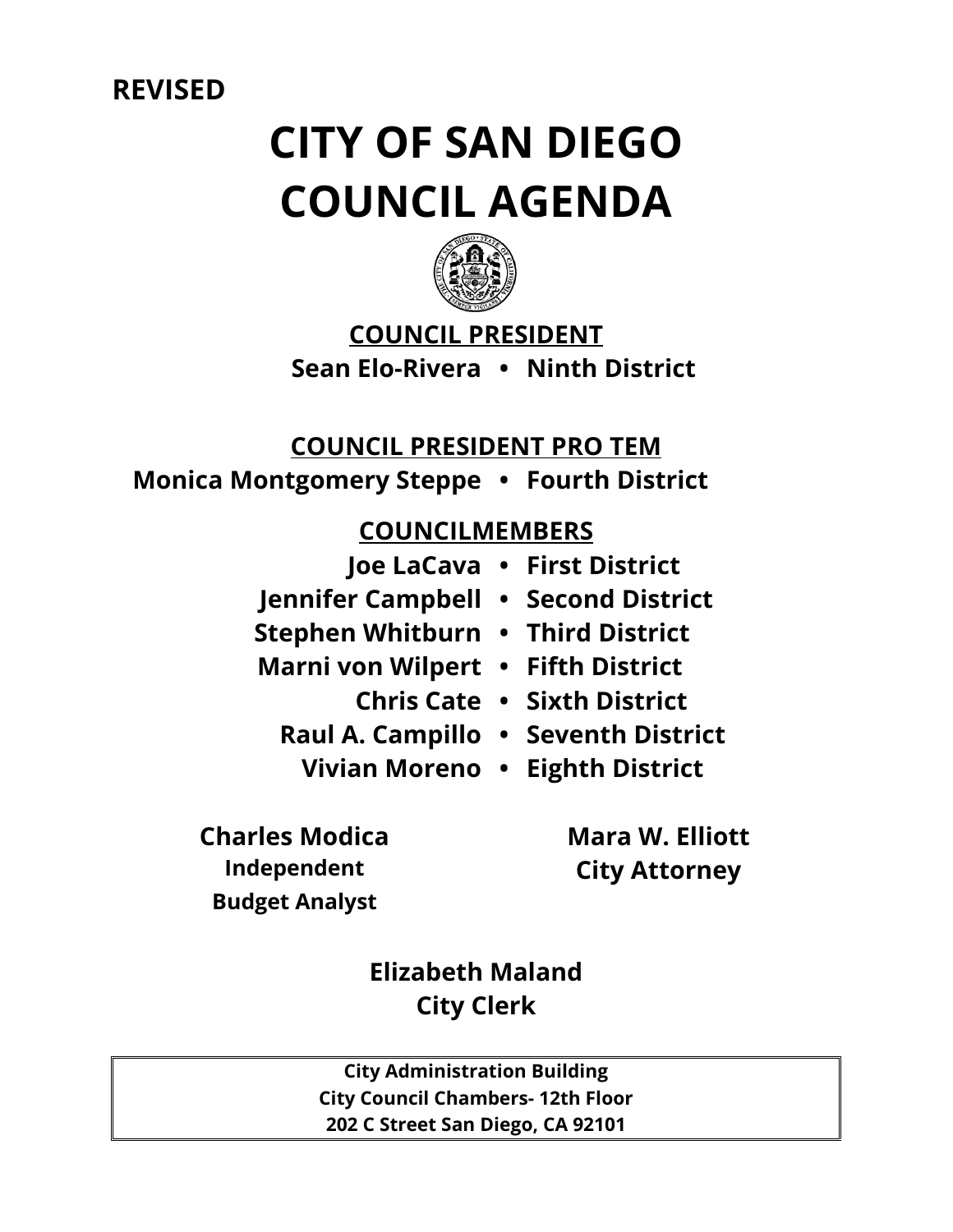Tuesday, May 24, 2022 Page 2

# **Tuesday, May 24, 2022 AGENDA FOR THE REGULAR COUNCIL MEETING OF TUESDAY, MAY 24, 2022, AT 10:00 AM 11AM COUNCIL ADJOURNS INTO CLOSED SESSION CITY ADMINISTRATION BUILDING 12TH FLOOR**, **202 "C" STREET SAN DIEGO, CA 92101**

# **CITY COUNCIL MEETING**

# **Effective April 11, 2022 Council Chambers is open for in-person testimony.**

# **COVID- 19 PUBLIC SERVICE ANNOUNCEMENT REGARDING COUNCIL MEETING ACCESS AND PUBLIC COMMENT:**

Until further notice, City Council meetings will be conducted pursuant to the provisions of California Government Code section 54953(e), added by Assembly Bill 361, which allows the City to use teleconferencing and to provide the public an opportunity to address the City Council via a call-in option or an internet-based service option, during a proclaimed state of emergency. Additionally, the Council has approved [Temporary Rules](https://docs.sandiego.gov/council_reso_ordinance/rao2022/R-314029.pdf) as amended on April 5, 2022 to be used until further notice.

During the State of Emergency related to the COVID-19 pandemic and in the interest of public health and safety, some, if not all, City Councilmembers may be participating in the City Council meetings via a virtual teleconference platform. Members of the public in attendance at the City Council meetings are encouraged to maintain social distancing in Chamber. Additionally, we are continuing to provide alternatives to in-person attendance for participating in City Council meetings.

In lieu of in-person attendance, members of the public may also participate and provide comment via telephone, ZOOM, using the City Clerk webform, or via U.S. Mail of written materials, as follows:

# **How To Speak To A Particular Item or during Non-Agenda Public Comment:**

#### **In Person**

Please fill out a speaker slip located at the entrance to Council Chambers. Indicate the item you wish to speak on as well as other requested information. Then submit it to the Clerk at the box indicated near the speaker's lectern at the front of the room.

#### **Via Virtual Platform**

When the Clerk introduces the item you would like to comment on (or indicates it is time for Non-Agenda Public Comment), raise your hand by either tapping the "Raise Your Hand"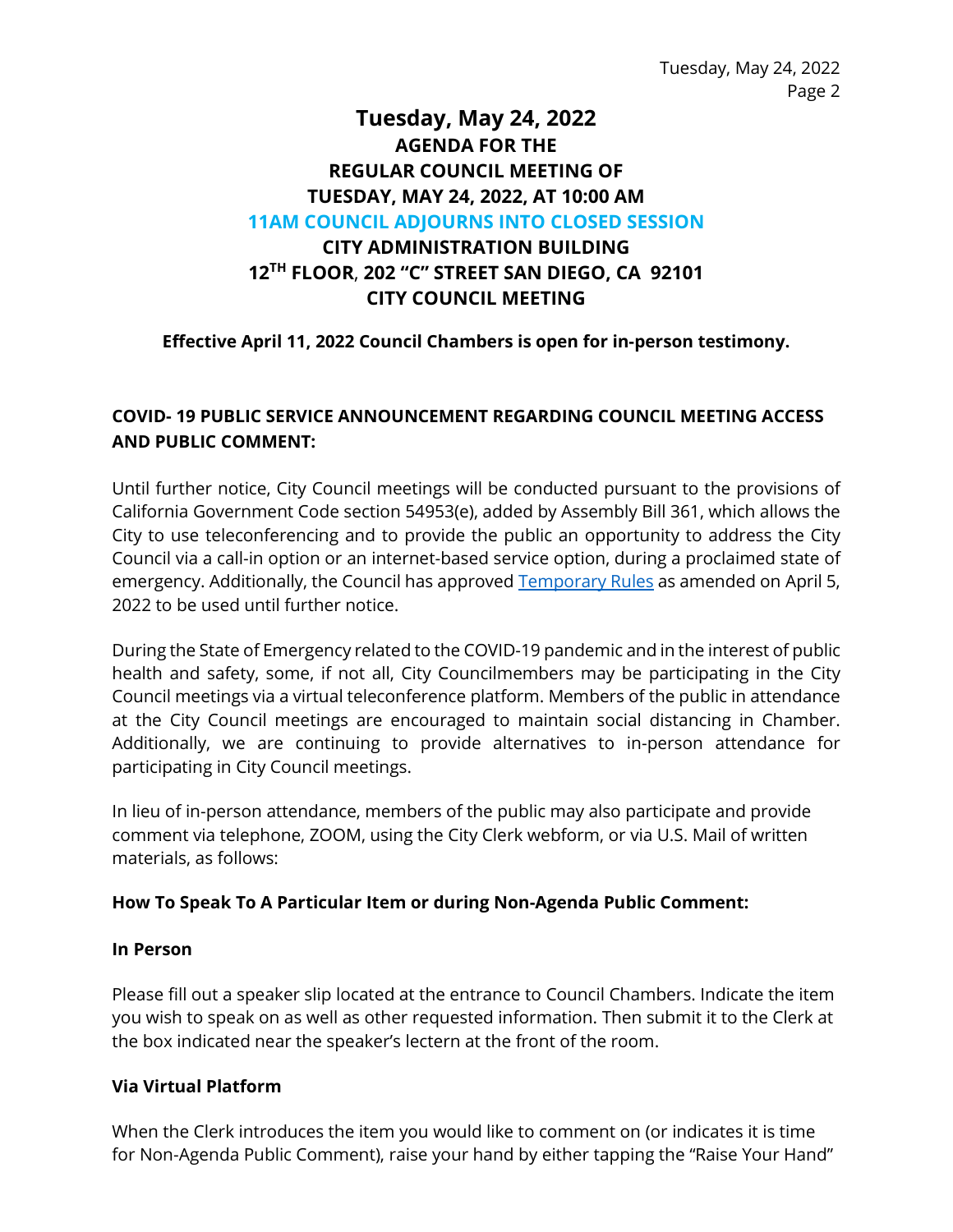When the Clerk indicates it is your turn to speak, unmute your phone by tapping the Unmute button on your computer, tablet or Smartphone, or dial \*6 on your phone.

Members of the public who wish to provide virtual testimony must enter the virtual queue by raising their hand before the queue closes. The queue will close when the last virtual speaker finishes speaking or five minutes after in-person testimony ends, whichever happens first.

# **Joining the Webinar and Offering Phone-in Testimony**

The City Council meetings will continue to be held virtually using the Zoom Webinar platform. Members of the public can offer public comment on agendized items or during Non-Agenda Public Comment by accessing the meeting online using a desktop computer, laptop, tablet, or Smartphone, or by calling into the meeting using a Smartphone, cellular phone, or land line.

# **<https://sandiego.zoomgov.com/j/1614863189>**

# **To join by using iPhone one-tap:**

US: +16692545252,,1614863189#

# **To join by telephone:** Dial 1-669-254 5252 +

When prompted, input **Webinar ID: 161 486 3189 #** 

**Comment on Agenda Items, Non-Agenda Public Comment, and Closed Session Public Comment** may be submitted using the [webform](https://www.sandiego.gov/form/agenda-comment-form) indicating the comment type and item number (if relevant) for which you wish to submit your comment. Comments received by 8:00 AM the day of the meeting will be distributed to the City Council and posted online with the meeting materials. All webform comments are limited to 500 words but may include attachments. Comments received after 8:00 AM the day of the meeting but before the item is called will be submitted into the written record for the relevant item.

**Quasi-Judicial Items.** Organized group presentations for quasi-judicial items will be allowed up to 15 minutes per side to speak either for or against an item for a total of 30 minutes. If more than one group on the same side requests an organized presentation, the 15 minutes will be divided between each group for that side. Please contact the Project Manager as listed as the primary contact on the staff report for that item to indicate your desire to present.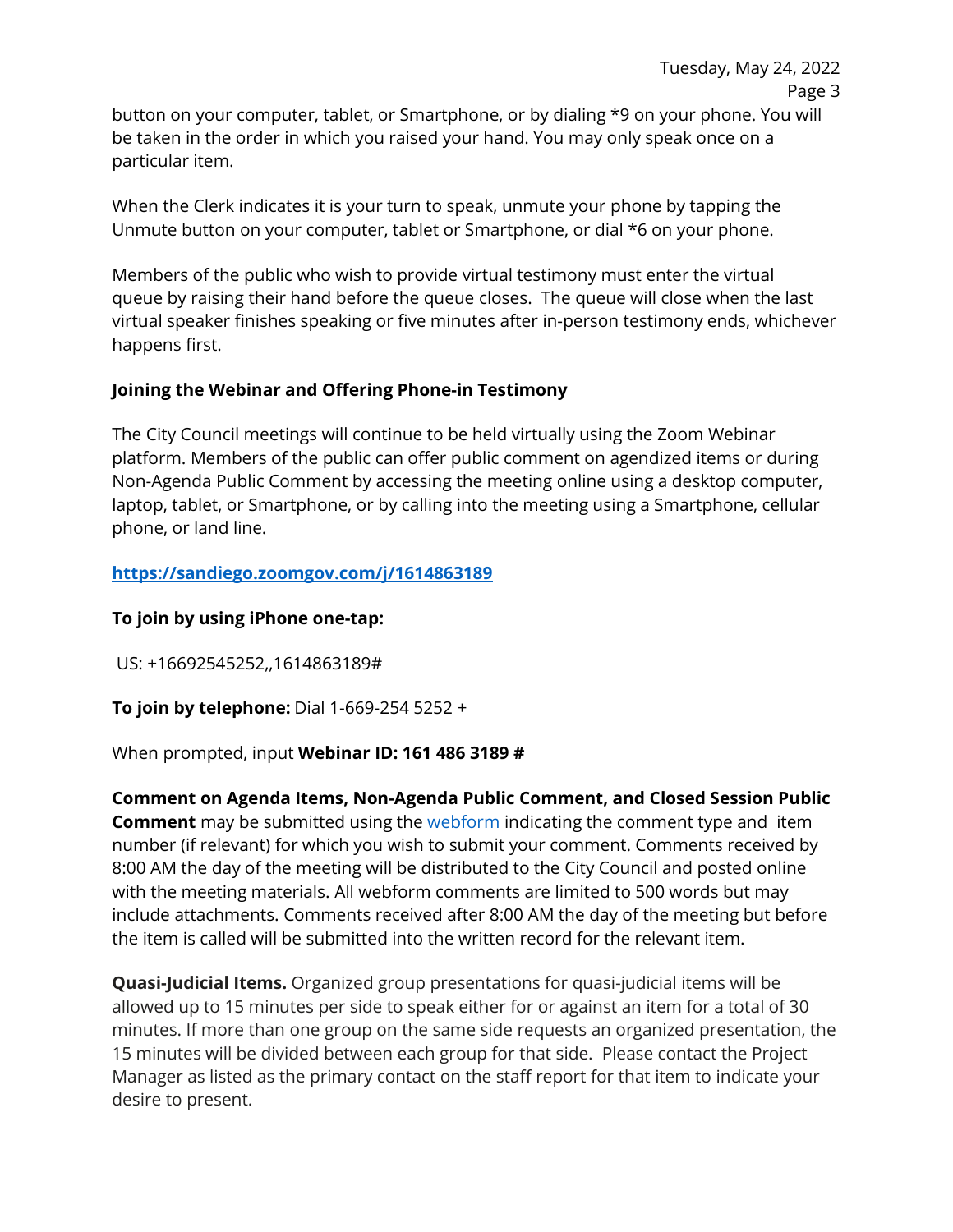**Written Materials**. Instead of submitting written materials as an attachment to the webform you may submit via U.S. Mail to the City Clerk's attention at 202 C Street, MS2A San Diego, CA 92101. Materials submitted via U.S. Mail must be received one business day prior to the meeting to be distributed to the City Council. Comments received via U.S. Mail on the day of the meeting will be submitted into the written record for the relevant item.

The public may view the meetings on public television (within the City of San Diego only) on City TV Channel 24 for Cox Communications and Spectrum or Channel 99 for AT&T U-Verse, or [view the meetings online \(link is external\)](http://sandiego.granicus.com/ViewPublisher.php?view_id=31) 

# **SENATE BILL 343 (LATE-ARRIVING MATERIALS)**

Pursuant to California Senate Bill 343 (Section 54957.5(b) of the Brown Act), late-arriving documents related to City Council meeting agenda items which are distributed to the legislative body prior to and during the Council meeting are available for public review in the Office of the City Clerk, Information Services Counter in the Lobby of the City Administration Building, 202 C Street, San Diego, CA 92101. This relates to those documents received after the agenda is publicly noticed and during the 72 hours prior to the start of the meeting. Please note: Approximately one hour prior to the start of the Council Meeting, the documents will be available just outside Council Chambers in the lobby of the 12th floor of the City Administration Building in a binder labeled "SB 343." Late-arriving materials received during the City Council meeting are available for review by making a verbal request of City Clerk staff located in Council Chambers.

# **REQUESTS FOR ACCESSIBILITY MODIFICATIONS OR ACCOMMODATIONS**

As required by the Americans with Disabilities Act (ADA), requests for agenda information to be made available in alternative formats, and any requests for disability-related modifications or accommodations required to facilitate meeting participation, including requests for alternatives to observing meetings and offering public comment as noted above, may be made by contacting the City Clerk at (619) 533-4000 or [mailto:cityclerk@sandiego.gov.](mailto:cityclerk@sandiego.gov) The City is committed to resolving accessibility requests swiftly in order to maximize accessibility.

Requests for translation services to offer public comment may be made by contacting the City Clerk at (619) 533-4000 or email to: [cityclerk@sandiego.gov](mailto:cityclerk@sandiego.gov). The City is committed to addressing language translation requests swiftly in order to maximize public participation.

Las solicitudes de servicios de traducción para ofrecer comentarios públicos se deberán hacer poniéndose en contacto con la City Clerk al (619) 533-4000 o por correo electrónico a:cityclerk@sandiego.gov. La ciudad se compromete a responder rápidamente a las solicitudes de traducción de idiomas con el fin de maximizar la participación del público.

Ang kahilingan para sa mga serbisyo sa pagsasalin upang mag-alok ng publikong puna ay maaaring magawa sa pamamagitan ng pakikipag-ugnayan sa City Clerk sa (619) 533-4000 o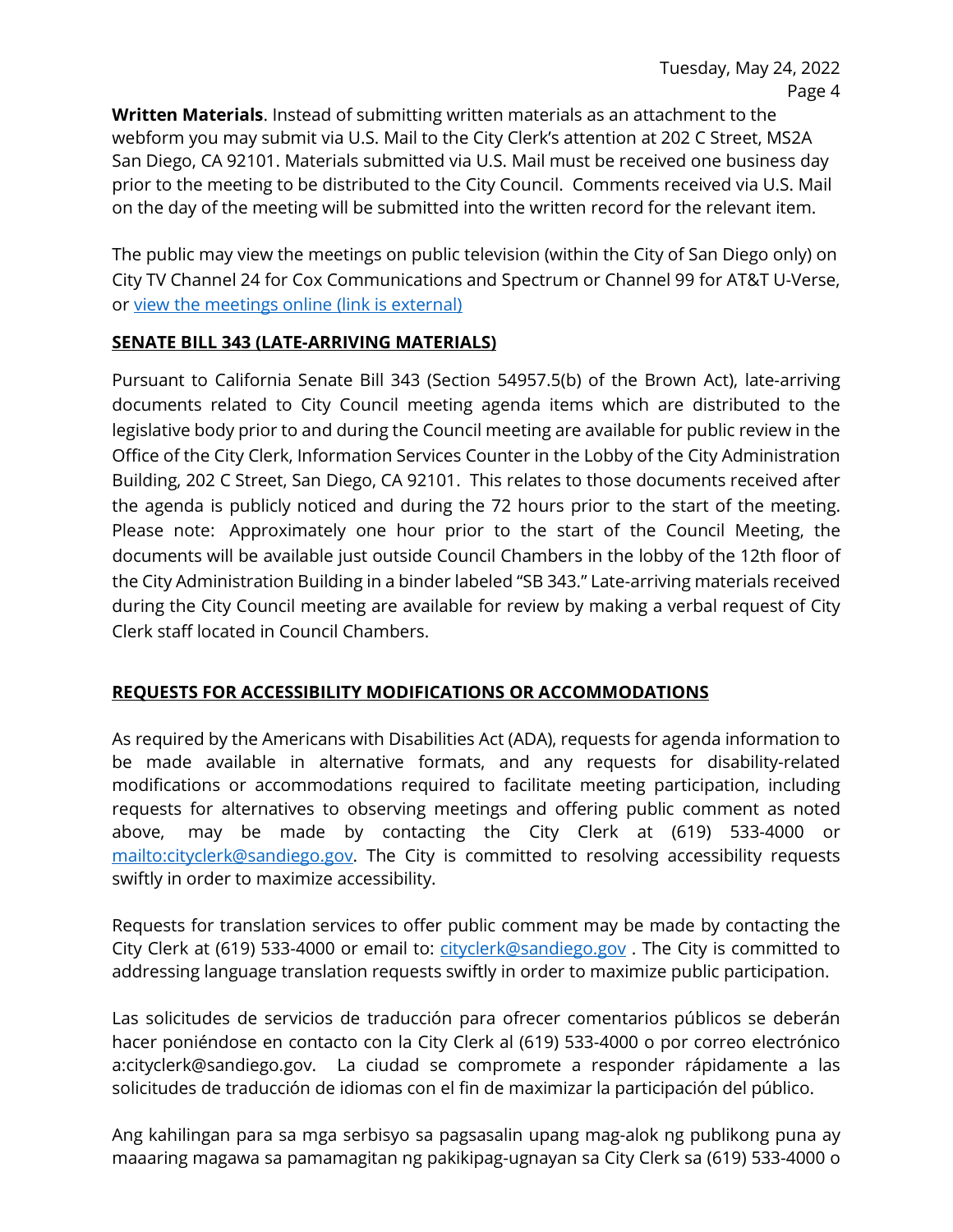Tuesday, May 24, 2022 Page 5

kaya ay mag-email sa mailto:cityclerk@sandiego.gov. Ang lungsod ay nakatuon sa pagtugon ng mabilis sa mga kahilingan sa pagsasalin ng wika upang mai-maximize ang pakikilahok sa publiko.

Cần dịch vụ thông dịch để phát biểu ý kiến trước công chúng, xin hãy liên hệ với City Clerk (Thư Ký Thành Phố) theo số (619) 533-4000 hoặc email đến cityclerk@sandiego.gov. Thành phố cam kết sẽ giải quyết các yêu cầu thông dịch một cách nhanh chóng để gia tăng sự tham dự của công chúng.

یمكن تقدیم طلبات خدمات الترجمة لتقدیم تعلیقات عامة عن طریق الاتصال بكاتب المدینة على تلتزم المدینة بمعالجة gov.sandiego@cityclerk :mailto أو 533-4000 (619) طلبات الترجمة اللغویة بسرعة من أجل زیادة المشاركة العامة

パブリックコメントを要求するための翻訳サービス依頼は、市の書記(電話:619-533-4000ま たはメール:mailto:cityclerk@sandiego.gov)に連絡することによって行うことができます。 市は、市民の参加を最大化するために、言語翻訳の依頼に対応することに取り組んでいます。

샌디에고 시에 의견을 보내시기 위해 번역 서비스가 필요하시면 시 서기 사무실 (619) 533-4000 또는mailto:cityclerk@sandiego.gov로연락주시기바랍니다. 시는 대중의 참여를 극대화하기 위해 언어 번역 요청을 신속하게 처리하려고 최선을 다하고 있습니다.

為了鼓勵更多市民參與 '公眾意見', 市政府設定了快捷的中文翻譯服務。 如 你有任何關於 '公開意見' 想發表, 請致電: (619) 533-4000, 或電郵 cityclerk@sandiego.gov 我們會為你翻譯。

"ການຮ້ອງຂໍບໍລິການນາຍແປພາສາເພື່ອສະເໜີຄຳຄິດເຫັນຕໍ່ສາທາລະນະອາດສາມາດເຮັດໄດ້ໂດຍການຕິ ດຕໍ່ຫາ **City Clerk** ທີ່ (619) 533-4000 ຫຼືສົ່ງອີເມລຫາ: cityclerk@sandiego.gov. **City** ່ ມີຄວາມມຸ່ງມັນທີ່ຈະແກ້ໄຂຄໍາຮ້ອງຂໍໃຫ້ແປພາສາຢ່າງໄວເພື່ອໃຫ້ປະຊາຊົນມີສ່ວນຮ່ວມສູງສຸດ."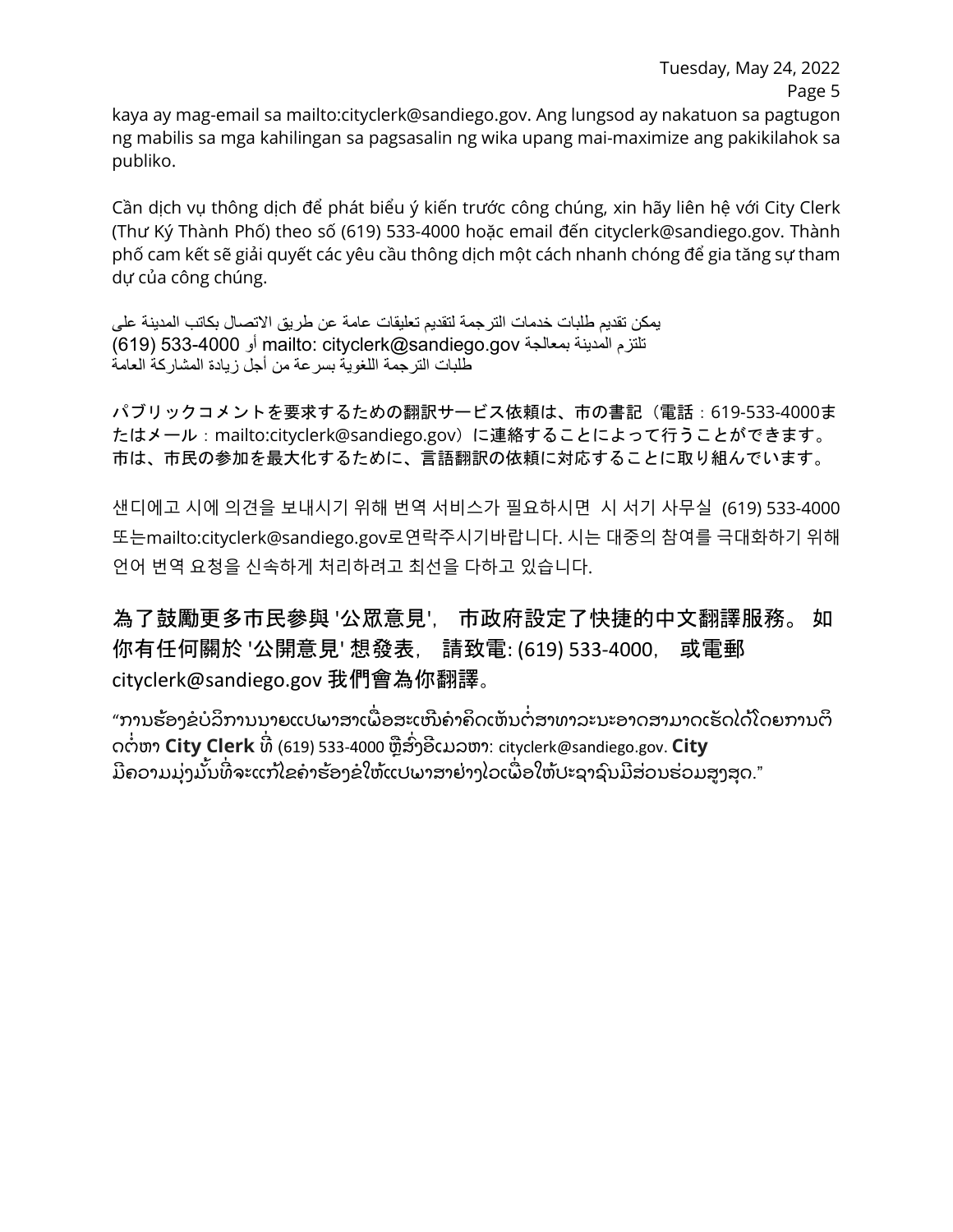**PLEASE NOTE: THE PUBLIC PORTION OF THIS AGENDA, LISTED BELOW INCLUDING NON-AGENDA PUBLIC COMMENT AND CLOSED SESSION PUBLIC COMMENT IS TAKEN DURING THE 10 AM MORNING PORTION OF THE AGENDA. THE COUNCIL ADJOURNS INTO CLOSED SESSION AT APPROXIMATELY 11 AM AND RESUMES THE PUBLIC PORTION OF THE MEETING AT 2 PM.** 

# **OTHER LEGISLATIVE MEETINGS**

The **SAN DIEGO HOUSING AUTHORITY** is scheduled to meet today VIRTUALLY. A separate agenda is published for it, and is available online and in the Kiosk located in front of the City Administration Building, 202 C Street SD,CA 92101. For more information, please contact the Housing Authority Secretary at (619) 578-7550. Internet access to the agenda is available at:

<http://www.sdhc.org/Media-Center/SDHC-Meetings/Housing-Authority-Meetings/>

**ROLL CALL**

**PLEDGE OF ALLEGIANCE**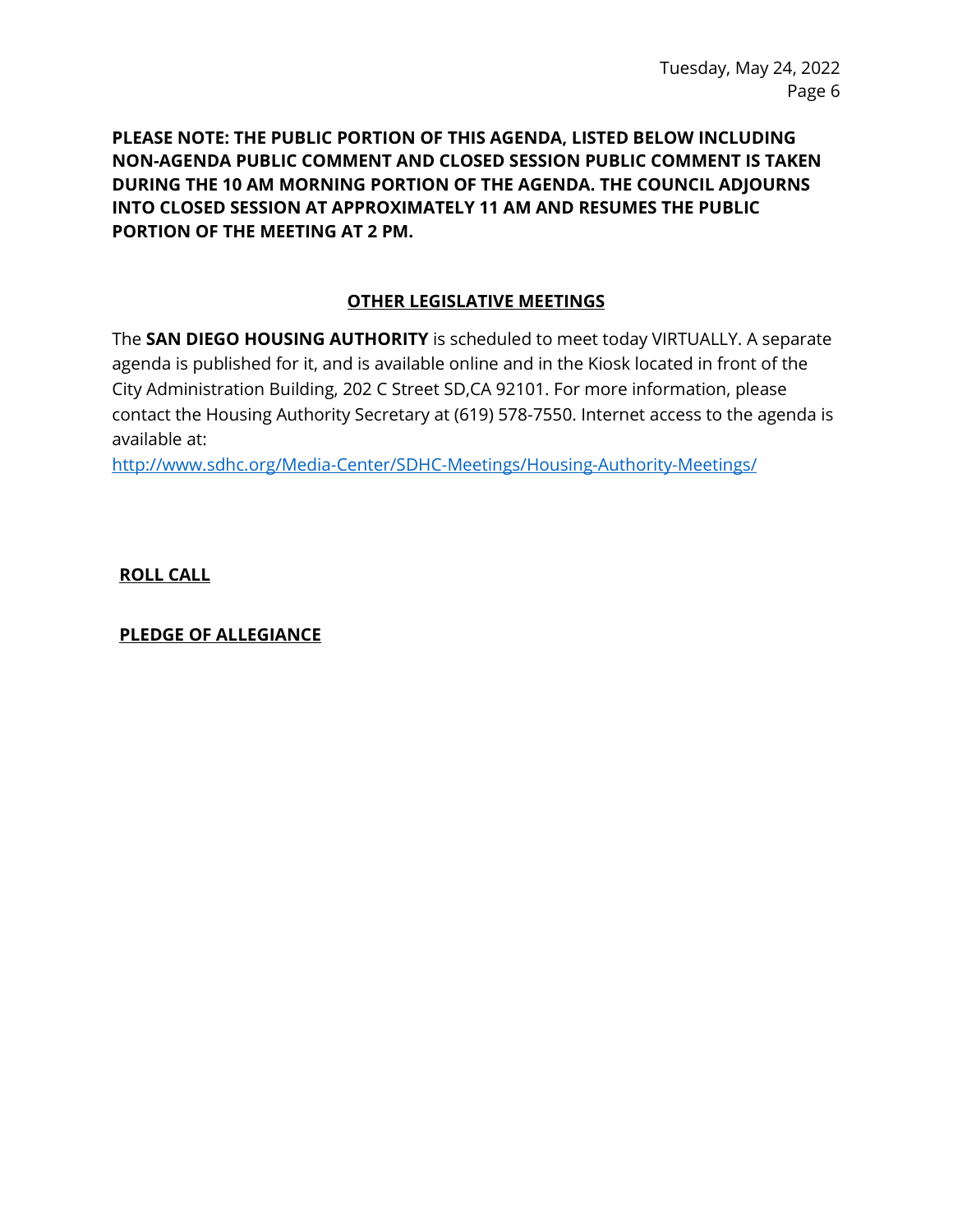#### **ADOPTION AGENDA, CONSENT ITEMS**

The Consent items listed are considered to be routine, and the environmental documents have been considered.

#### ADOPTION AGENDA

CONSENT, ORDINANCES TO BE INTRODUCED:

# **Item 50: Pure Water Program – Amendment No. 1 to the Agreement with CH2M Hill Engineers, Inc. for Engineering Services for the Design of the North City Metropolitan Biosolids Center (MBC) Improvements Project (H176825).**

Total Estimated Cost of Proposed Action and Funding Source:

The total amount for Amendment No. 1 is \$1,246,271. Funds in the amount of \$87,239 is available in the Pure Water Program funds and \$1,159,032 is available in the Metro Sewer CIP funds.

Council District(s) Affected: 6.

Proposed Actions:

(O-2022-101)

Introduction of an Ordinance authorizing the Mayor, or his designee, to execute Amendment No. 1 to the contract with CH2M Hill Engineers, Inc., extending the contract an additional five years in an amount not-to-exceed \$1,246,271, for a total contract amount of \$6,297,361, to provide design engineering services in connection with the North City Metropolitan Biosolids Center Improvements project.

# **6 votes required pursuant to Charter Section 99.**

Committee Actions Taken:

This item was heard at the Environment Committee meeting on April 21, 2022.

ACTION: Motion by Vice Chair von Wilpert, second by Committee Member Campbell, to recommend Council approval of staff's proposed actions.

VOTE: 4-0; LaCava-yea, von Wilpert-yea, Campbell-yea, Campillo-yea.

*Public Utilities: Andrea Demich, (858) 614-5741 City Attorney Contact: Bonny Hsu*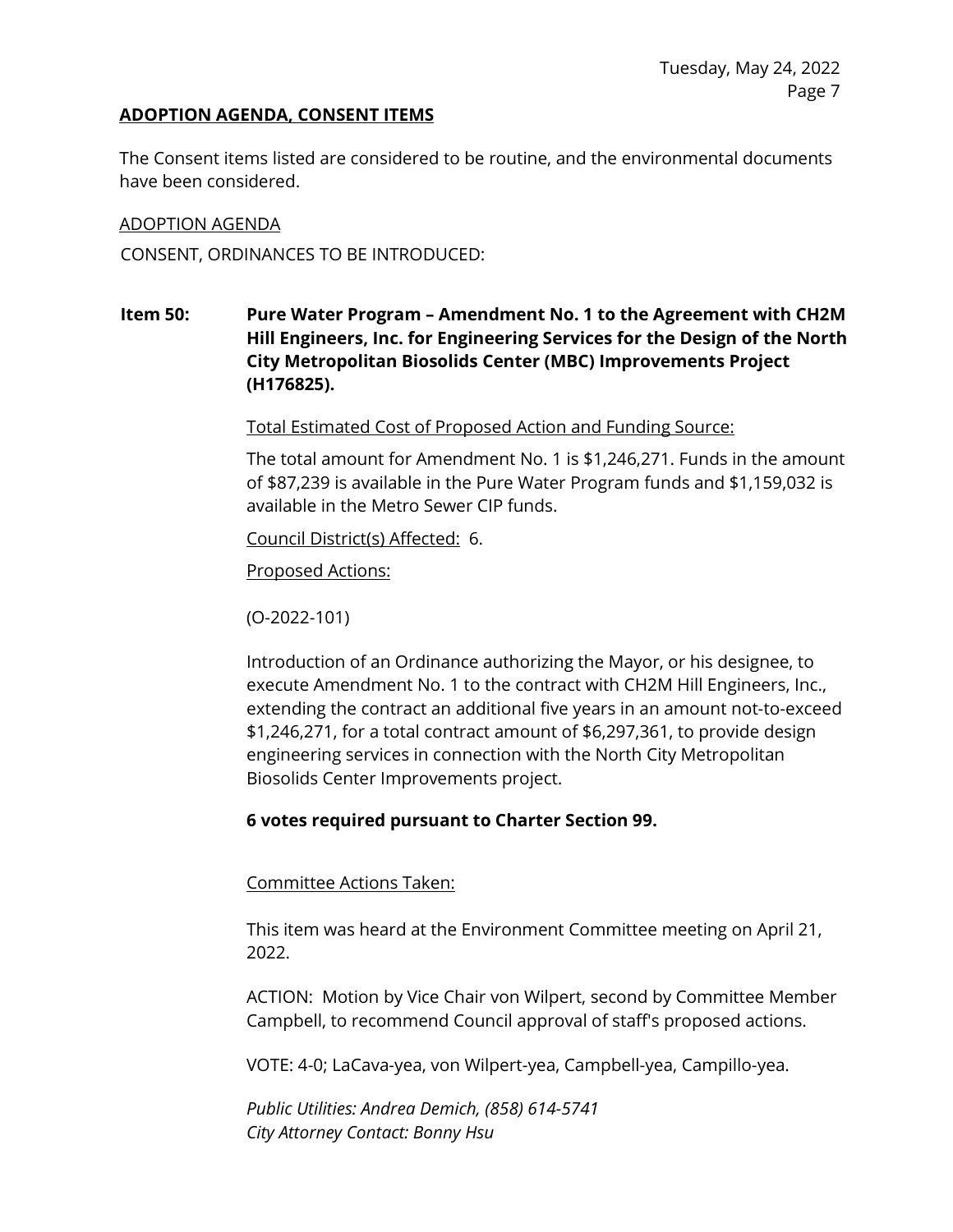#### **Item 51: Exemption of One Program Manager Position in the Compliance Department from the Classified Service.**

Total Estimated Cost of Proposed Action and Funding Source:

Position is included in Compliance's Fiscal Year 2022 budget (General Fund.) No additional costs are associated with this action.

Council District(s) Affected: Citywide.

Proposed Actions:

(O-2022-105)

Introduction of an Ordinance authorizing the exemption of one Program Manager position in the City's Compliance Department from the Classified Service, based on advisory review and favorable comment by the Civil Service Commission on December 2, 2021. This Program Manager position will be responsible for overseeing and implementing the City's Privacy and Technology Ordinance Program. This Action is brought under San Diego Charter Section 117(a)(17).

Committee Actions Taken: N/A

*Compliance Department: Christiana Gauger, (619) 236-7158 City Attorney Contact: Miguel Merrell*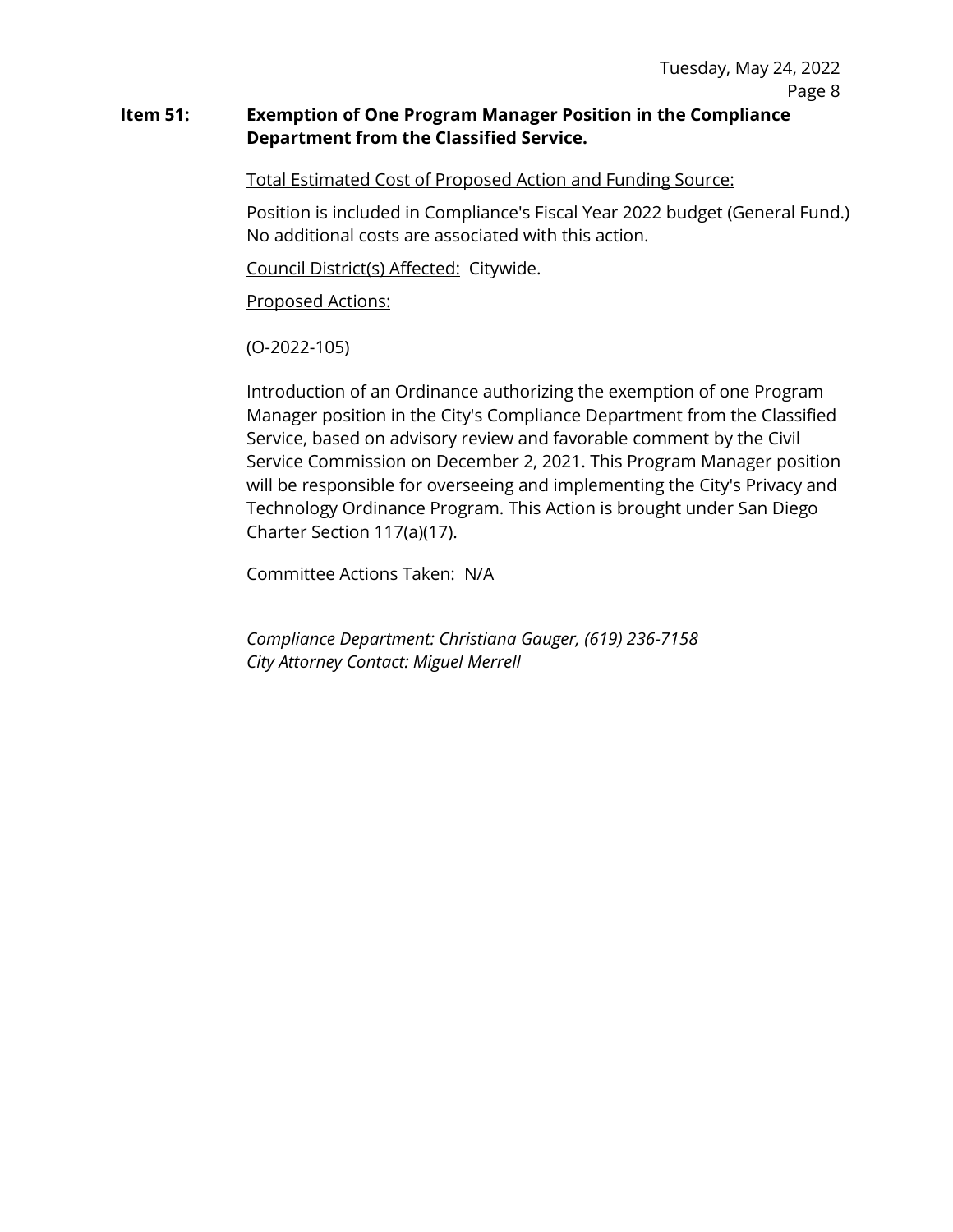#### ADOPTION AGENDA

CONSENT, ORDINANCES TO BE ADOPTED:

# **Item 52: Ordinance of the Council Approving Revisions to the Exhibits for Fiscal Year 2023 Salary Ordinance Related to Special Salary Adjustments (SSAs) for Specified Unrepresented Classifications.**

Total Estimated Cost of Proposed Action and Funding Source:

Approval of the Salary Ordinance is required under the City's Charter as part of the annual budget process.

Council District(s) Affected: Citywide.

Proposed Actions:

Adopt the following ordinance which was introduced on 5/9/2022, Item 600 (Council voted 9-0):

(O-2022-106 Cor. Copy)

Ordinance approving revised exhibits for the Fiscal Year 2023 Salary Ordinance related to special salary adjustments for specified unrepresented classifications.

Committee Actions Taken: N/A

*Human Resources: Erik Hanson, (619) 236-5599 City Attorney Contact: Thomas J. Brady*

# **Item 53: Housing Action Package Accessory Dwelling Unit Bonus Program Amendment.**

Total Estimated Cost of Proposed Action and Funding Source:

There are no fiscal impacts related to this item.

Council District(s) Affected: Citywide.

Proposed Actions:

Adopt the following ordinance which was introduced on 4/11/2022, Item 203 (Council voted 9-0):

The Housing Action Package ADU Bonus Program Amendment proposes amendments to San Diego Municipal Code Chapter 14, Article 1, Division 3 related to the Accessory Dwelling Unit Bonus for Affordable ADUs. This item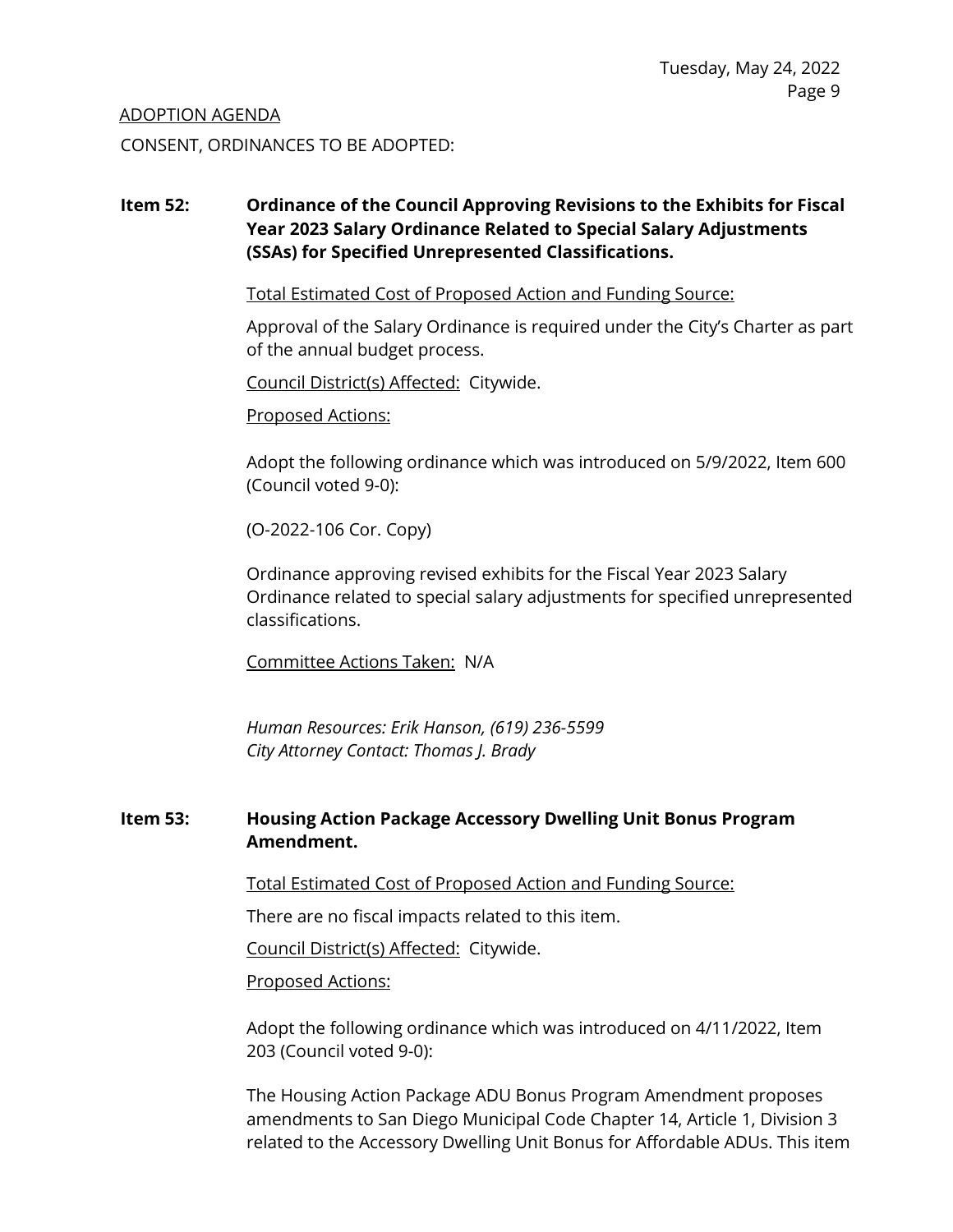Tuesday, May 24, 2022 Page 10 will amend the ADU Bonus Program to lessen the deeded restriction for very low- and low-income deed restricted units from 15 years to 10 years.

(O-2022-94)

Introduction of an Ordinance amending Chapter 14, Article 1, Division 3 of the San Diego Municipal Code by amending Section 141.0302, relating to Residential Use Category – Separately Regulated Uses, Accessory Dwelling Units. (Rev. 5/18/22)

Committee Actions Taken: N/A

*Planning: Melissa Garcia, (619) 236-6173 City Attorney Contact: Lauren N. Hendrickson*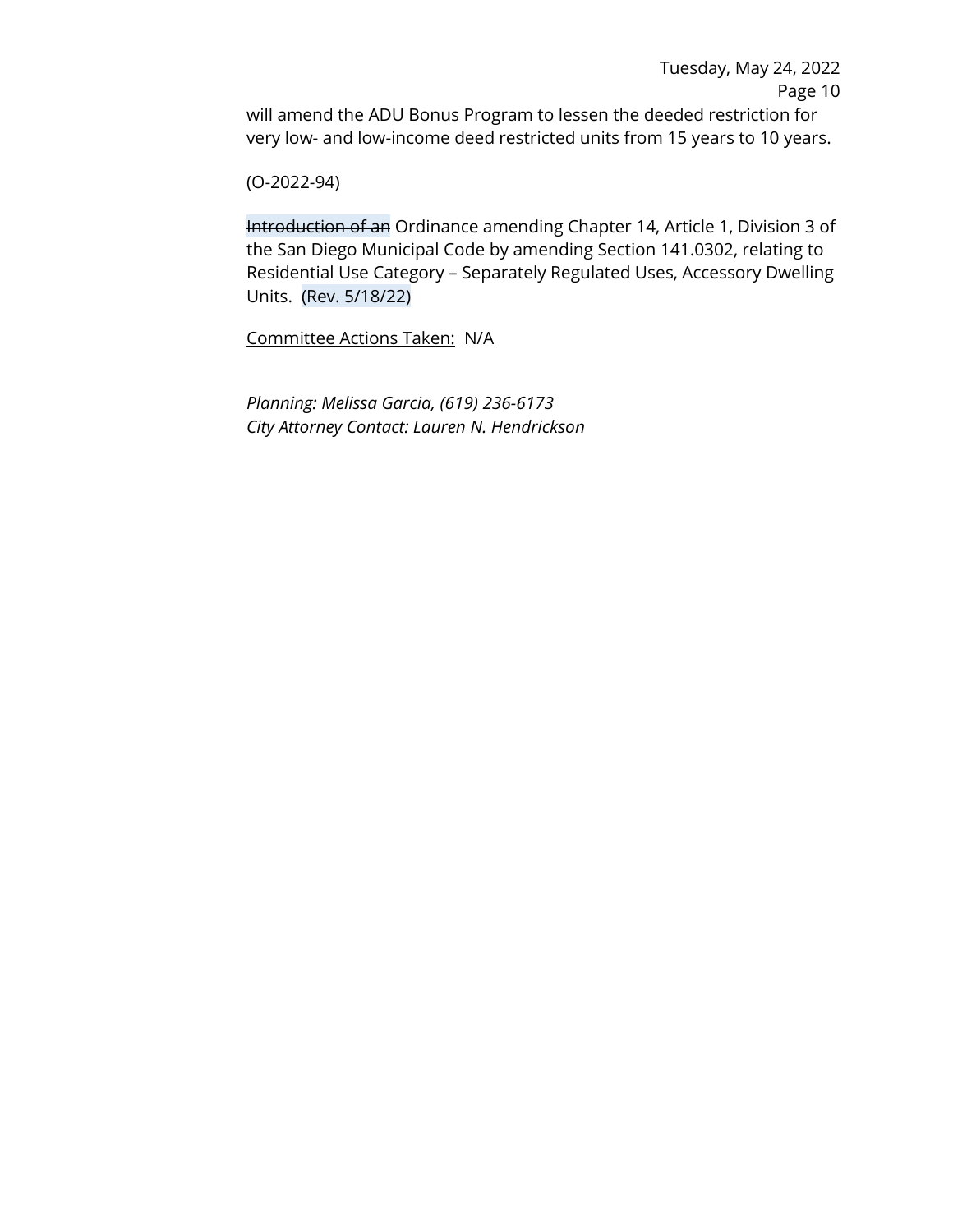#### ADOPTION AGENDA

CONSENT, RESOLUTIONS TO BE ADOPTED:

# **Item 100: Amendment No. 1 to the As-Needed Engineering Services Agreements with Kleinfelder, Inc., for Contract 3 (H187008) and with HDR Engineering, Inc. for Contract 4 (H187009).**

Total Estimated Cost of Proposed Action and Funding Source:

These two amendments increase the not-to-exceed amount of the original as-needed agreements by \$2,500,000 each, to a total of \$12,500,000 for each contract over the five-year terms which expire in April 2024. Expenditure of funds for as-needed services is contingent upon sufficient funding being available in Public Utilities' budget each fiscal year.

Council District(s) Affected: Citywide.

#### Proposed Actions:

(R-2022-466)

Resolution of the City Council authorizing the First Amendment to the As-Needed Agreement with Kleinfelder (Contract 3 - H187008) for an amount not-to-exceed \$2,500,000 for a total Contract 3 amount of \$12,500,000, over five years; and authorizing the First Amendment to the As-Needed Agreement with HDR (Contract 4 - H187009) for an amount not-to-exceed \$2,500,000, for a total Contract 4 amount of \$12,500,000 over five years.

Committee Actions Taken:

This item was heard at the Environment Committee meeting on April 21, 2022.

ACTION: Motion by Vice Chair von Wilpert, second by Committee Member Campbell, to recommend Council approval of staff's proposed actions.

VOTE: 4-0; LaCava-yea, von Wilpert-yea, Campbell-yea, Campillo-yea.

*Public Utilities: Surraya Rashid, (858) 654-4112 City Attorney Contact: Ray Palmucci*

**Item 101: Resolutions Approving Side Letter Agreements to Amend the Memoranda of Understanding Between the City and the San Diego Municipal Employees Association and the American Federation of State, County, and Municipal Employees, AFL-CIO, Local 127 Regarding Temporary "D" Mileage Reimbursement Rates.**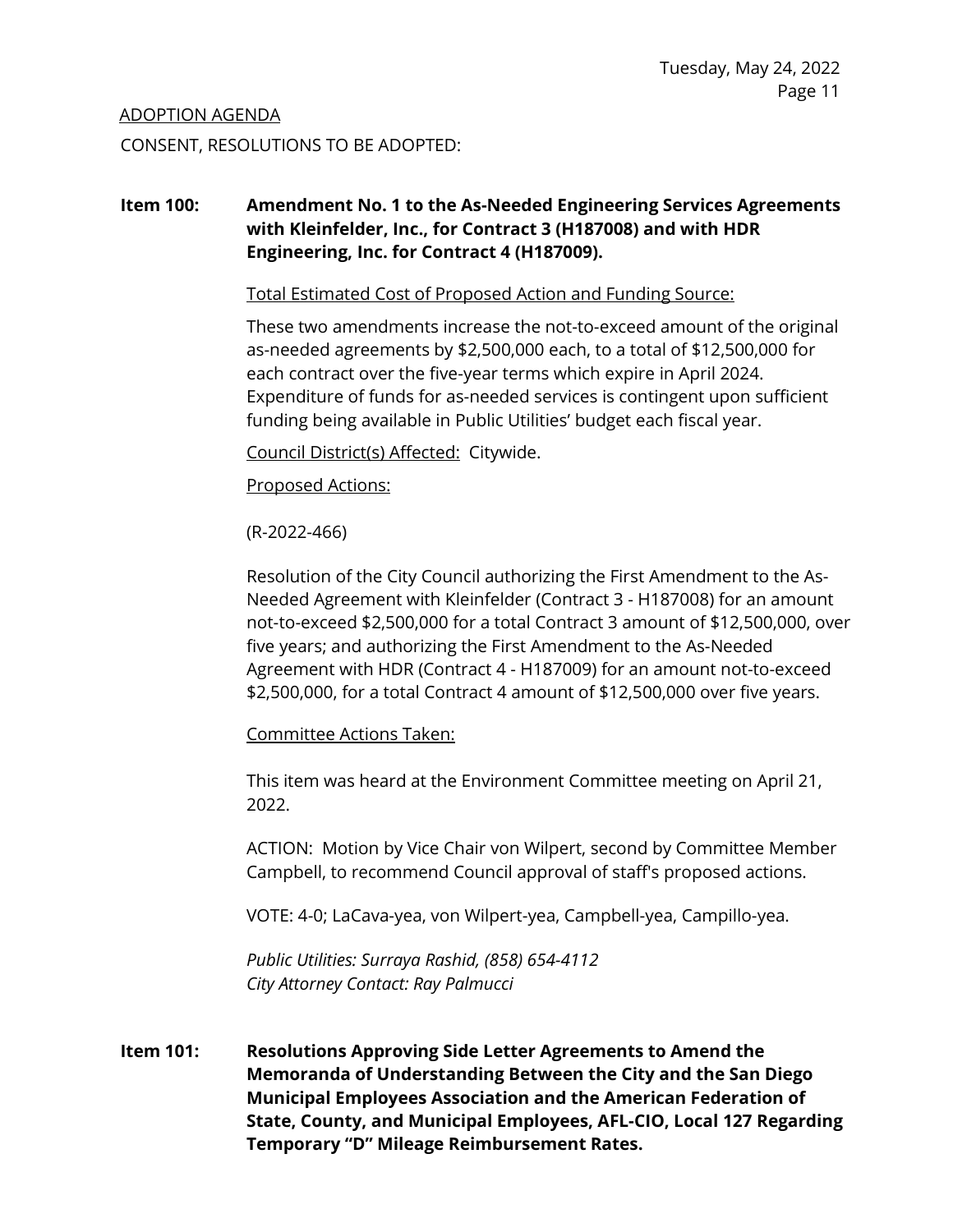# Total Estimated Cost of Proposed Action and Funding Source:

Based on the Calendar Year 2021 citywide utilization of "D" mileage by 165 employees, the total additional estimated cost at 12 cents per mile is \$68,051. (General Fund - \$15,703/ Non-General Fund - \$52,348.) The fiscal impact in Fiscal Years 2022 – 2023 will vary depending on actual usage of "D" mileage rates by City employees. Costs will be absorbed by departments.

Council District(s) Affected: Citywide.

Proposed Actions:

Subitem-A: (R-2022-494)

Resolution approving a Side Letter Agreement between the City of San Diego and the San Diego Municipal Employees Association, to amend Article 38 of the Memorandum of Understanding related to "D" mileage reimbursement rates.

#### **6 votes required pursuant to Charter Section 11.2. (Rev. 5/18/22)**

Subitem-B: (R-2022-493)

Resolution approving a Side Letter Agreement between the City of San Diego and the American Federation of State, County, and Municipal Employees, AFL-CIO, Local 127, to amend Article 37 of the Memorandum of Understanding related to "D" mileage reimbursement rates.

# **6 votes required pursuant to Charter Section 11.2.**

Committee Actions Taken: N/A

*Human Resources: Jonnabelle Domingo, (619) 846-0495 City Attorney Contact: Miguel Merrell*

# **Item 102: As-Needed Environmental Services Agreements – Contract 5 (H2125823) with Recon Environmental, Inc. and Contract 6 (H2125824) with Helix Environmental Planning, Inc.**

Total Estimated Cost of Proposed Action and Funding Source:

The total amount not-to-exceed for the As-Needed Agreement with Recon Environmental, Inc. is \$4,000,000. The minimum required amount is \$1,000.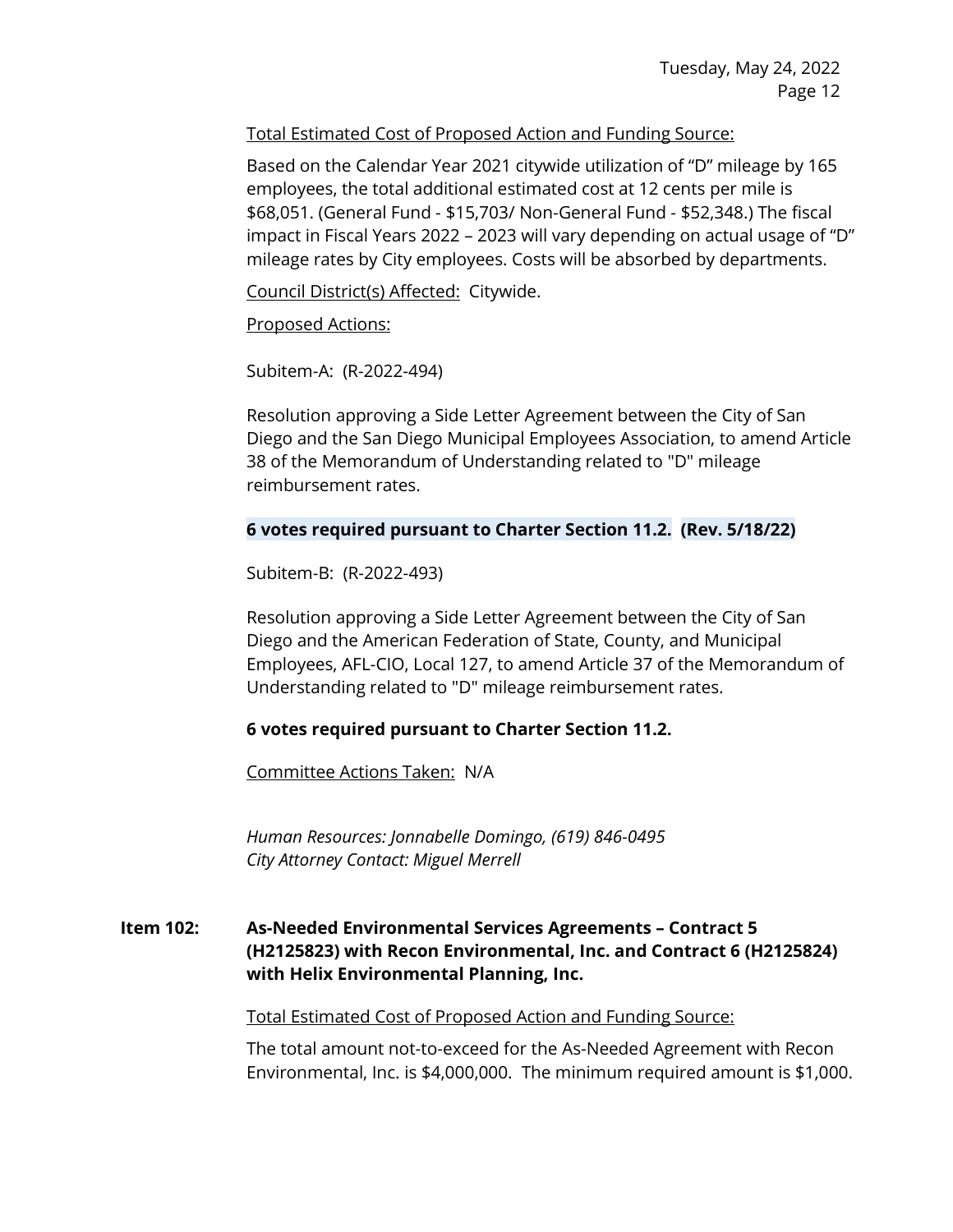Tuesday, May 24, 2022 Page 13 The total amount not-to-exceed for the As-Needed Agreement with Helix Environmental Planning, Inc. is \$4,000,000. The minimum required amount is \$1,000.

Council District(s) Affected: Citywide.

Proposed Actions:

(R-2022-465)

Resolution of the City Council authorizing the Mayor to sign As-Needed Environmental Services Agreements 5 (H2125823) with RECON and 6 (H2125824) with HELIX in an amount not-to-exceed \$4,000,000, per Agreement, for a term of five years.

#### Committee Actions Taken:

This item was heard at the Environment Committee meeting on April 21, 2022.

ACTION: Motion by Vice Chair von Wilpert, second by Committee Member Campbell, to recommend Council approval of staff's proposed actions.

VOTE: 4-0; LaCava-yea, von Wilpert-yea, Campbell-yea, Campillo-yea.

*Public Utilities: Keli Balo, (858) 292-6423 City Attorney Contact: Ray Palmucci*

# **Item 103: Authorization to Enter into a Five-Year Agreement with Palomar Health for Medical Evidentiary Examinations.**

Total Estimated Cost of Proposed Action and Funding Source:

This action seeks expenditure authority not-to-exceed \$2,100,000, over five years for medical evidentiary examinations for adults and children. An estimated \$420,000.00 will be utilized in Fiscal Year 2023, \$420,000.00 will be utilized in fiscal year 2024, \$420,000.00 will be utilized in Fiscal Year 2025, \$420,000.00 will be utilized in fiscal year 2026, and \$420,000.00 will be utilized in Fiscal Year 2027. Services will be paid from the Police Department General Fund.

Council District(s) Affected: Citywide.

#### Proposed Actions:

(R-2022-468)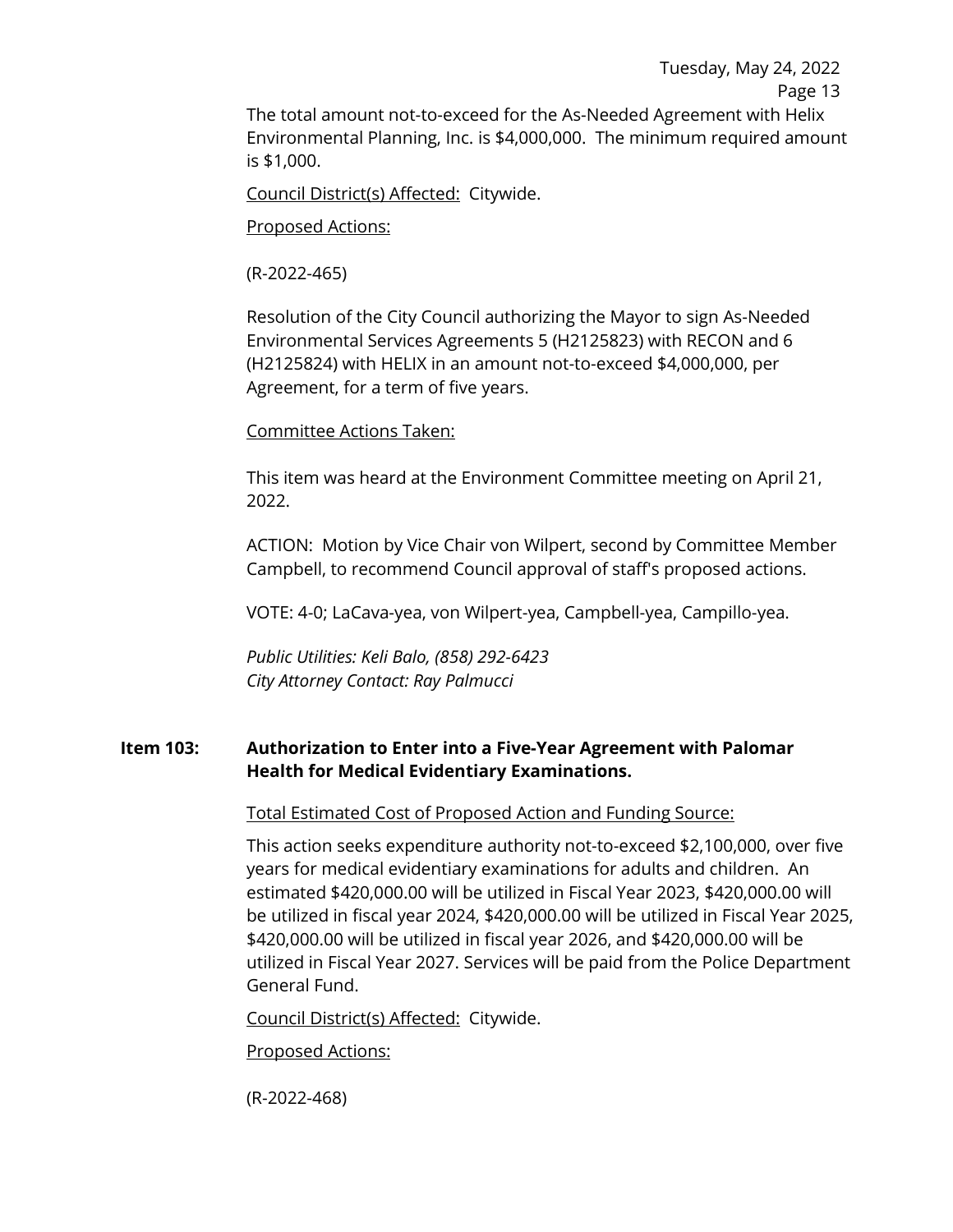Tuesday, May 24, 2022 Page 14

Resolution authorizing the Mayor, or his designee, to enter into an Agreement with Palomar Health, in an amount not-to-exceed \$2,100,000, to provide medical evidentiary examinations and other related services.

Committee Actions Taken:

This item was heard at the Public Safety & Livable Neighborhoods Committee meeting on April 27, 2022.

ACTION: Motion by Committee Member Campillo, second by Committee Member von Wilpert, to recommend Council approval of staff's proposed actions.

VOTE: 4-0; Montgomery Steppe-yea, Moreno-yea, von Wilpert-yea, Campilloyea.

*Police: Carmelin Rivera, (619) 531-2686 City Attorney Contact: Lara Easton*

# **Item 104: Master Administering Agency-State Agreement for State-funded Projects with the California Department of Transportation (Caltrans).**

Total Estimated Cost of Proposed Action and Funding Source:

There are no expenditures being authorized with this action.

Council District(s) Affected: Citywide.

Proposed Actions:

(R-2022-482)

Resolution authorizing the Mayor, or his designee, to execute Master Agreement No. 11-5004S21, Administering Agency-State Agreement for State-funded projects with the California Department of Transportation (Caltrans) for receiving and administering State funds from or through the State of California for designated transportation projects.

#### Committee Actions Taken:

This item was heard at the Active Transportation and Infrastructure Committee meeting on April 27, 2022.

ACTION: Motion by Vice Chair LaCava, second by Committee Member Montgomery Steppe, to recommend Council approval of staff's proposed actions.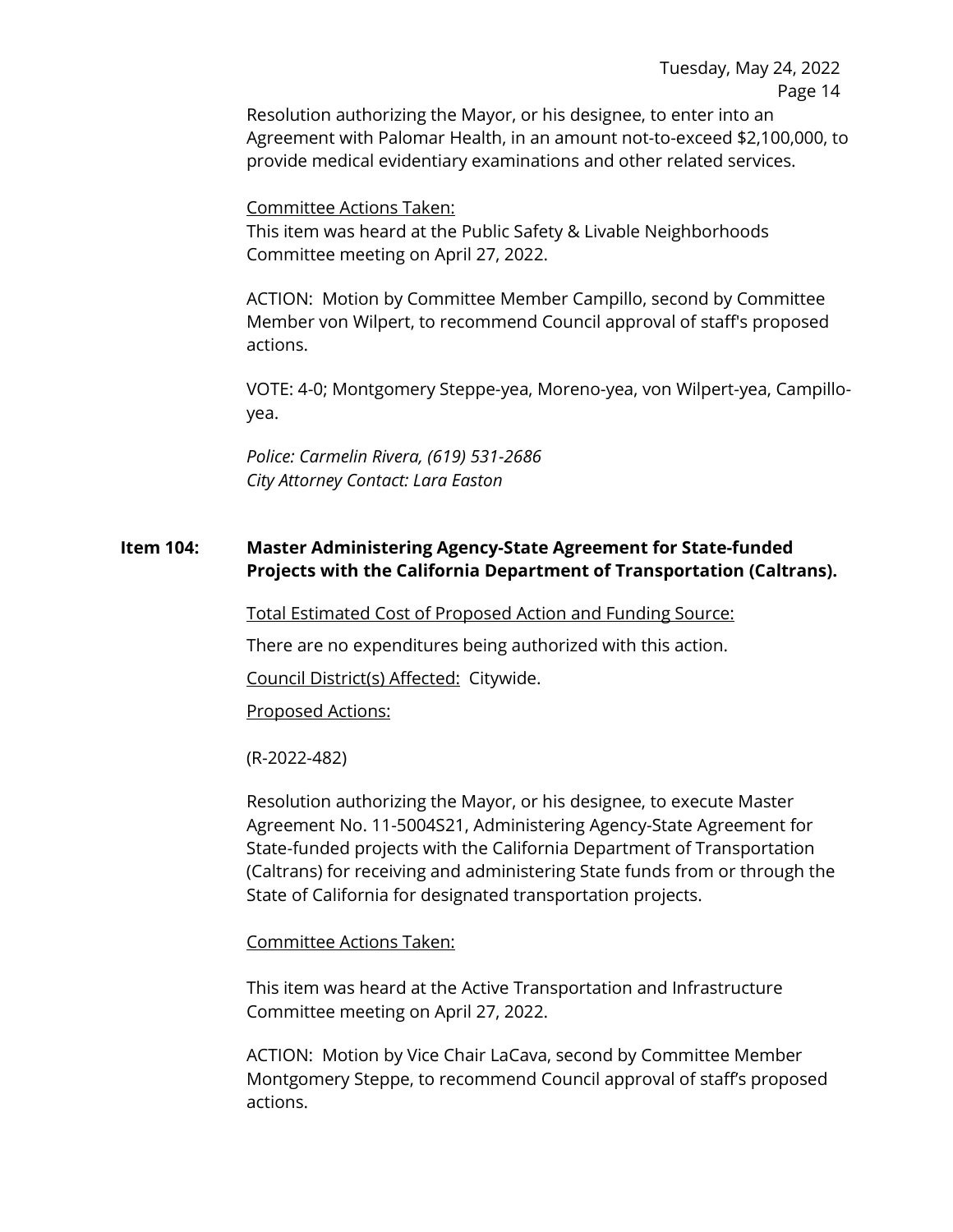Tuesday, May 24, 2022 Page 15 VOTE: 4-0; von Wilpert-yea, LaCava-yea, Montgomery Steppe-yea, Campbellyea.

*Transportation Department: Duncan Hughes, (619) 533-3141 City Attorney Contact: Ryan P. Gerrity*

# **Item 105: Adoption of Employee Representation Units for Fiscal Year 2023.**

Total Estimated Cost of Proposed Action and Funding Source:

There is no fiscal impact for this item.

Council District(s) Affected: Citywide.

Proposed Actions:

(R-2022-501)

Resolution approving the classifications as appropriately assigned to employee representation units, for Fiscal Year 2023.

Committee Actions Taken: N/A

*Human Resources: Manuel Quintero, (619) 236-6339 City Attorney Contact: Thomas J. Brady*

# **Item 106: Directing Collective Bargaining Related to Proposed Amended Interim Standard Operating Procedures for the Commission on Police Practices.**

Total Estimated Cost of Proposed Action and Funding Source:

There are no expenditures being authorized with this action.

Council District(s) Affected: Citywide.

Proposed Actions:

(R-2022-492)

Resolution of the Council directing the City's management team for labor relations to engage in collective bargaining, as required by the Meyers-Milias-Brown Act, related to the proposed amended interim standard operating procedures of the Commission on Police Practices.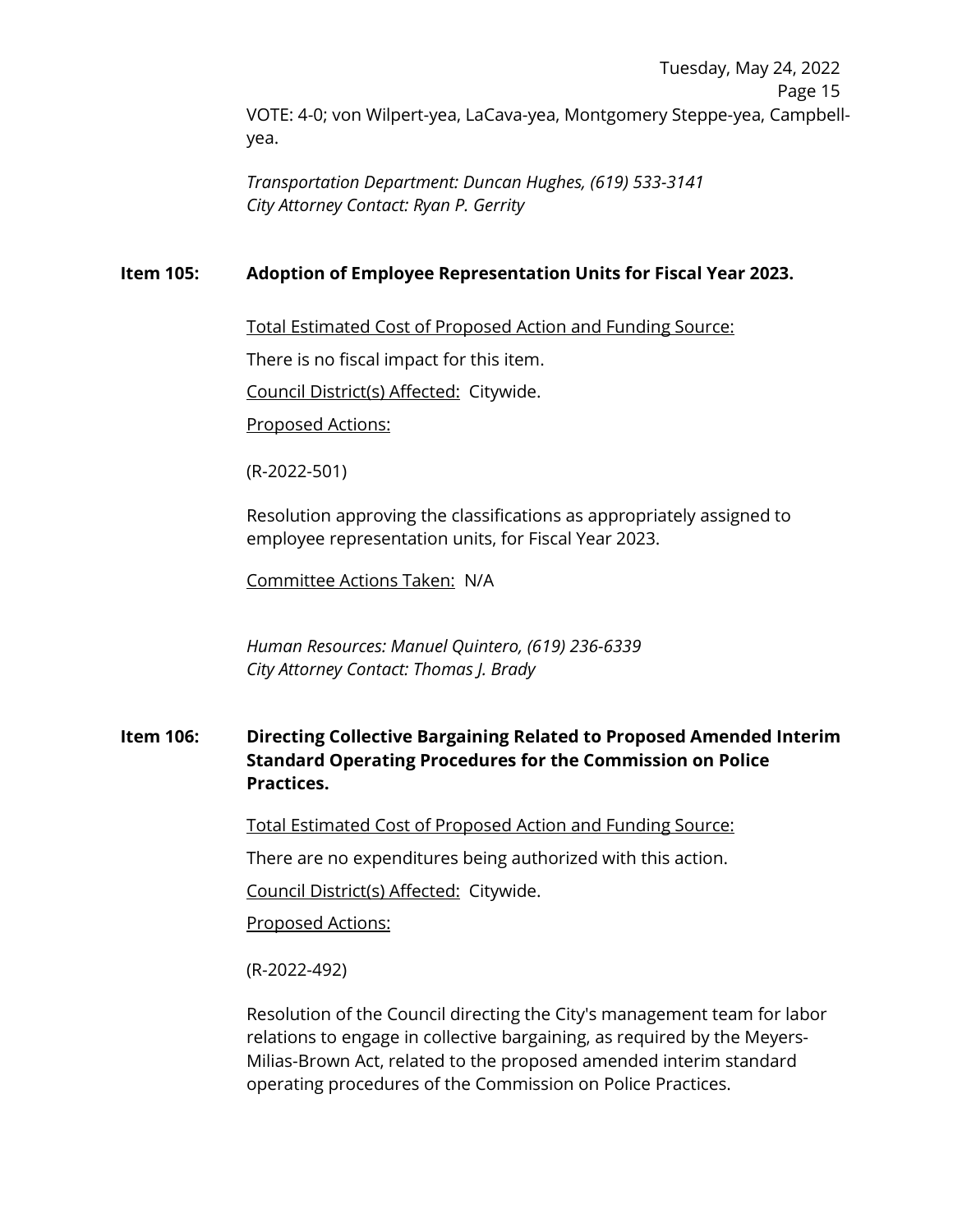#### Committee Actions Taken:

This item was heard at the Public Safety and Livable Neighborhoods Committee meeting on April 27, 2022.

ACTION: Motion by Committee Member Campillo, second by Committee Member von Wilpert, to recommend Council approval of staff's proposed actions.

VOTE: 4-0; Montgomery Steppe-yea, Moreno-yea, von Wilpert-yea, Campilloyea.

*Office of the Commission on Police Practices: Sharmaine Moseley, (619) 533- 3432 City Attorney Contact: Joan F. Dawson*

# **Item 107: Establishment of Overtime Eligibility.**

Total Estimated Cost of Proposed Action and Funding Source:

There is no fiscal impact for this item.

Council District(s) Affected: Citywide.

Proposed Actions:

(R-2022-502)

Resolution approving the job classifications in the City of San Diego that are eligible for overtime compensation for Fiscal Year 2023.

Committee Actions Taken: N/A

*Human Resources: Manuel Quintero, (619) 236-6339 City Attorney Contact: Thomas J. Brady*

# **Item 108: Resolution of The Council of The City of San Diego Repealing the Morena Area Banner District and Establishing and Authorizing the New Clairemont Morena Banner District.**

Total Estimated Cost of Proposed Action and Funding Source:

No City funds expended for the creation of the Clairemont Morena Banner District. The Clairemont Morena Banner District will be sponsored and funded by Clairemont Town Council Foundation, Inc.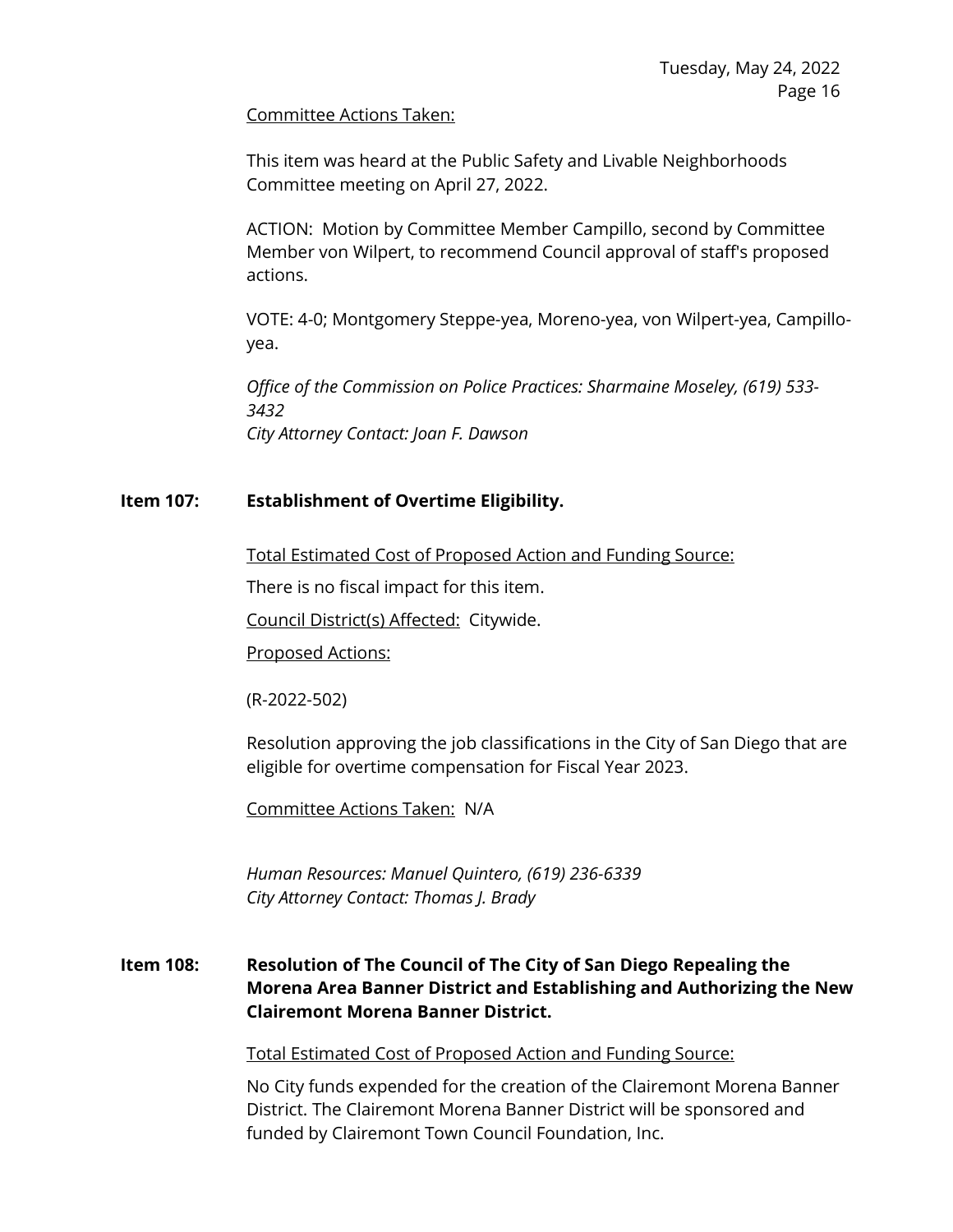Council District(s) Affected: 2.

Proposed Actions:

Approve the resolution repealing San Diego Resolution R-304948, and establishing the Clairemont Morena Banner District and authorizing Clairemont Town Council Foundation, Inc. to install street banners in the public right-of-way promoting cultural or civic events or activities of general public interest.

Subitem-A: (R-2022-485)

Resolution determining that the approval of the Clairemont Morena Banner District and authorization to install and display banners in the public rightof-way is categorically exempt from the California Environmental Quality Act (CEQA) pursuant to CEQA Guidelines Section 15301 (Existing Facilities).

Subitem-B: (R-2022-484)

Resolution repealing the Morena Area Banner District, and establishing the Clairemont Morena Banner District and authorizing the installation and display of banners in the public right-of-way.

Committee Actions Taken: N/A

*Council District 2: Makana Rowan, (619) 236-6622 City Attorney Contact: Lindsey Sebastian*

# **Item 109: Resolution Excusing Councilmember Campbell from City Council Meetings from the April 04, 2022 and April 05, 2022 City Council Meetings.**

Total Estimated Cost of Proposed Action and Funding Source: N/A

Council District(s) Affected: Citywide.

Proposed Actions:

(R-2022-469)

Resolution excusing the absence of Councilmember Jennifer Campbell from the Council meetings on April 4, 2022, and April 5, 2022.

**This item is not subject to the Mayor's veto.**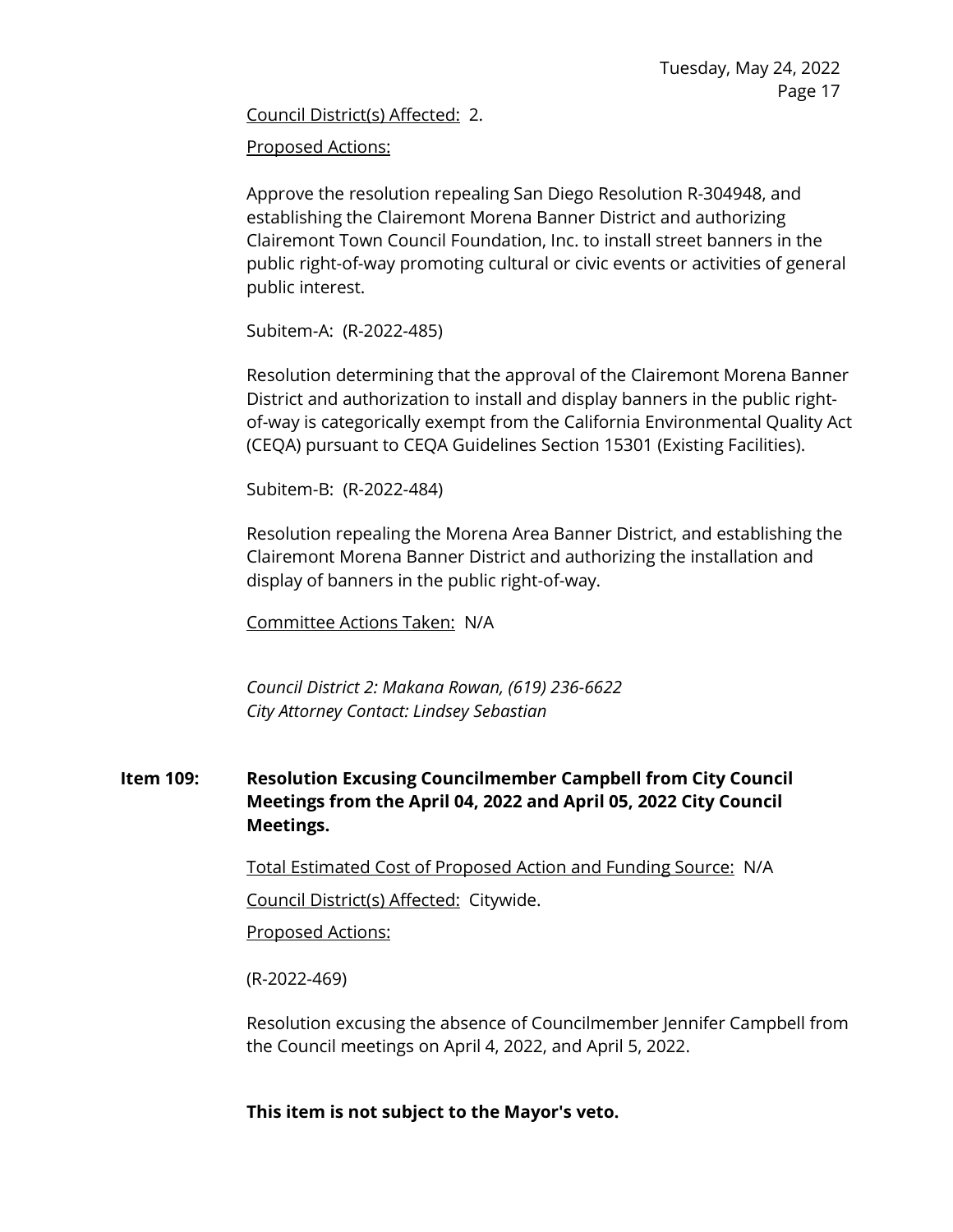#### Committee Actions Taken: N/A

*Council District 2: Makana Rowan, (619) 236-6622 City Attorney Contact: Kathy Steinman*

# **Item 110: Declaring A Continued State of Local Emergency Regarding COVID-19 Virus.**

Total Estimated Cost of Proposed Action and Funding Source: N/A

Council District(s) Affected: Citywide.

Proposed Actions:

(R-2022-499)

Resolution extending the local state of emergency due to the COVID-19 pandemic.

Committee Actions Taken: N/A

*Office of the Mayor: Javier Gomez, (619) 236-6330 City Attorney Contact: Paige E. Folkman*

# **Item 111: Declaring a Continued State of Emergency Regarding Raw Sewage, Solid Waste, and Sediment Coming from Tijuana, Mexico.**

Total Estimated Cost of Proposed Action and Funding Source: N/A

Council District(s) Affected:

Proposed Actions:

(R-2022-261)

Declaring a Continued State of Emergency regarding Raw Sewage, Solid Waste, and Sediment Coming from Tijuana, Mexico.

Committee Actions Taken: N/A

*City Attorney Contact: Noah J. Brazier*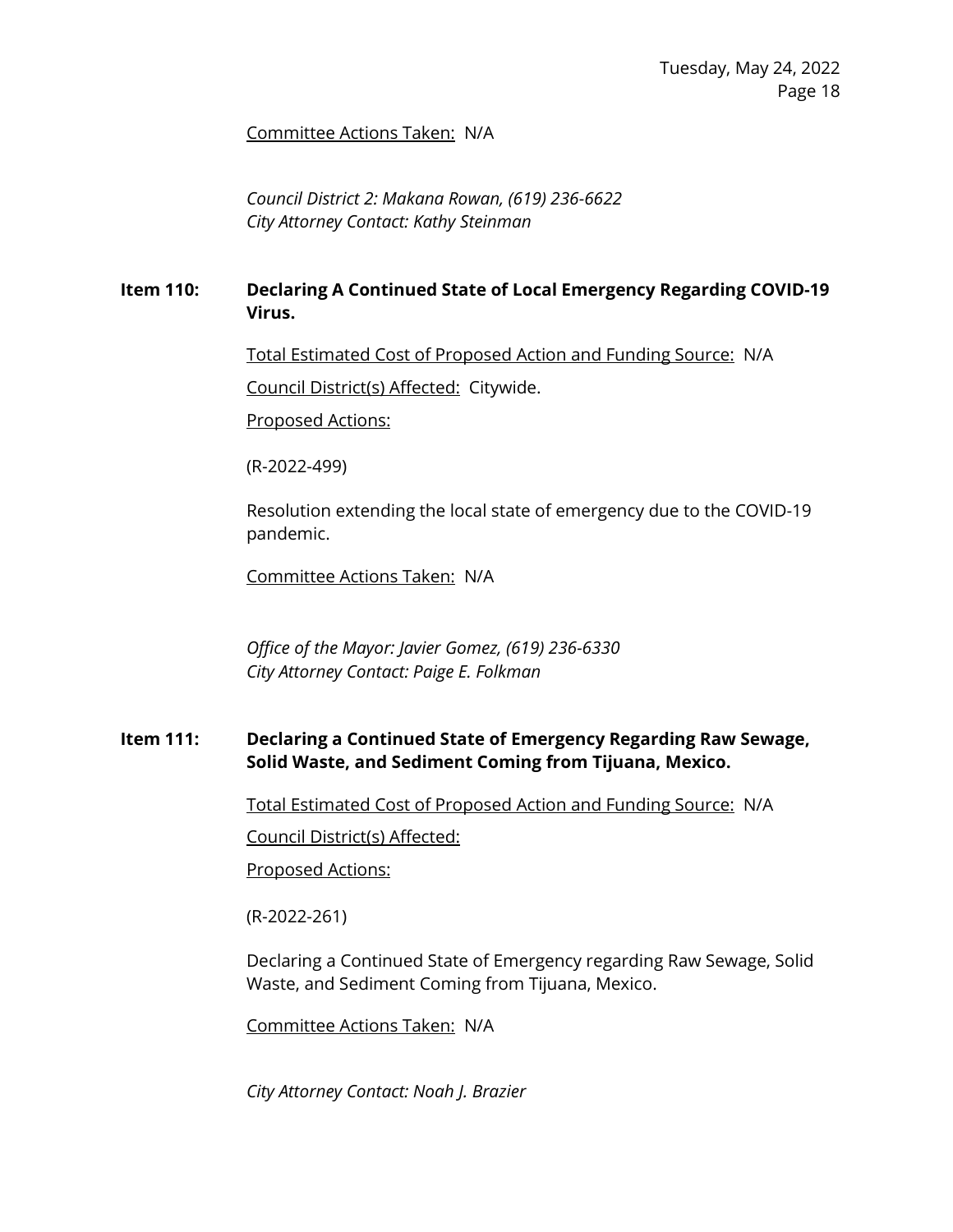# **Item S504: Resolution Declaring San Diego a Safe City for Reproductive Freedom and Access to Abortion. (Added 5/19/22)**

Total Estimated Cost of Proposed Action and Funding Source: N/A

Council District(s) Affected: Citywide.

Proposed Actions:

(R-2022-504)

Resolution declaring San Diego a safe city for reproductive freedom and access to abortion.

Committee Actions Taken: N/A

*Council District 3: Ryan Darsey, (619) 236-6734 City Attorney Contact: Heather Ferbert*

# **Item S505: Approve Funding of \$212,761 for the Compensation Agreement with Civic San Diego Regarding the Imperial Avenue Streetscape Improvement Project. (Added 5/19/22)**

Total Estimated Cost of Proposed Action and Funding Source:

In 2018, the City Council authorized up to \$435,000 from the Central Imperial Redevelopment Funds (R-303779). In 2020, due to the dissolution of redevelopment and project delays, an additional \$365,000 was added to the budget. The Project requires \$212,761 of additional funds to reimburse Civic San Diego per the Compensation Agreement. The requested actions appropriate funding from the following sources: Central Imperial Pooled Financing Bonds, Series 2007B.

Council District(s) Affected: 3.

Proposed Actions:

(R-2022-507)

Resolution of the Council of the City of San Diego approving funding for construction of Imperial Avenue Streetscape Improvements.

Committee Actions Taken: N/A

*Economic Development: Christina Bibler, (619) 236-6421 City Attorney Contact: Kate Malcolm*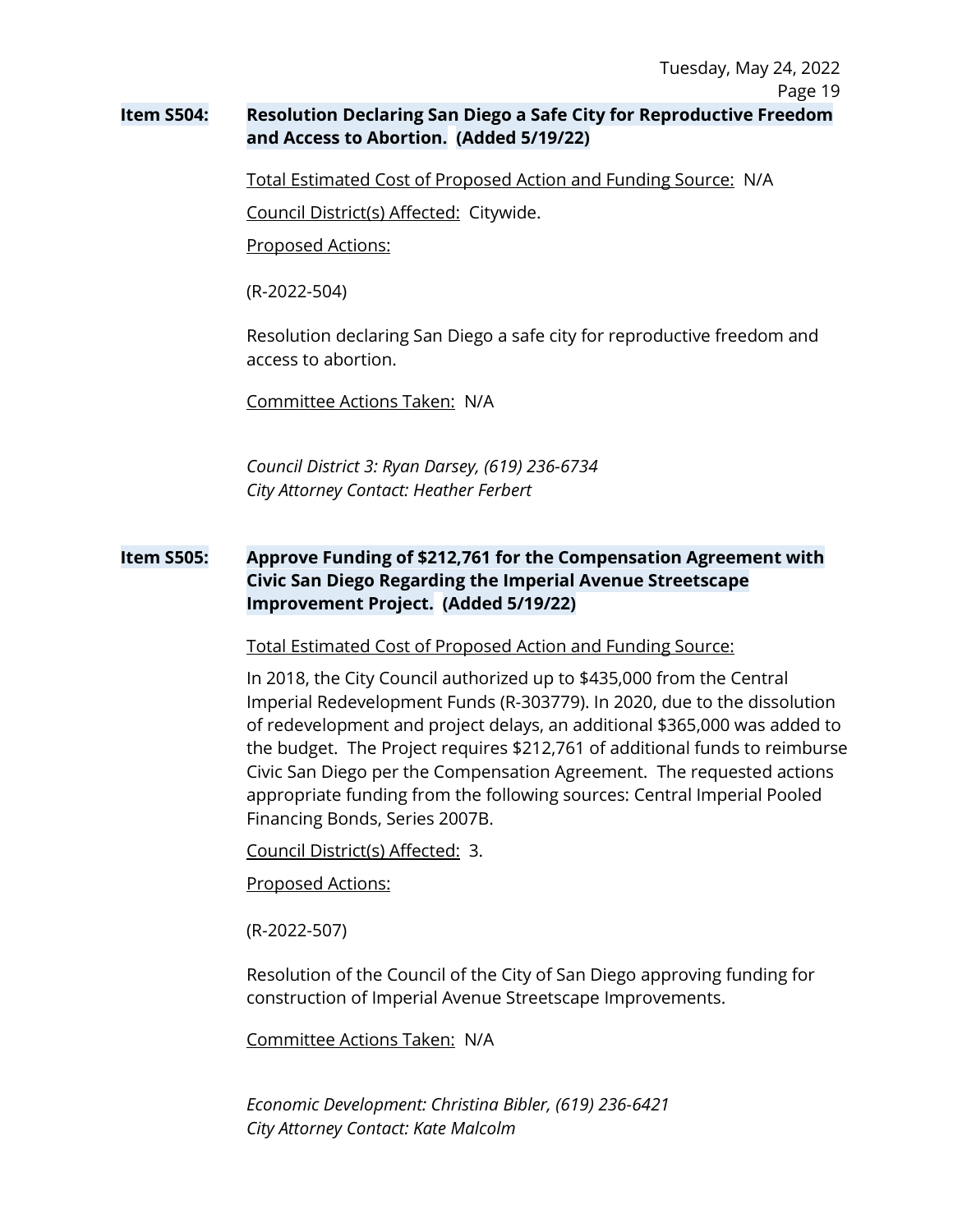# **Item S506: Recommend Council to Adopt a Resolution Authorizing Teleconferenced Public Meetings Pursuant to Government Code Section 54953. (Added 5/19/22)**

Total Estimated Cost of Proposed Action and Funding Source: N/A

Council District(s) Affected: Citywide.

Proposed Actions:

(R-2022-511)

Resolution reconsidering the circumstances of the State of Emergency related to COVID-19 and making findings to continue teleconferencing public meetings pursuant to the Ralph M. Brown Act.

#### **This item is not subject to the Mayor's veto.**

Committee Actions Taken: N/A *Council District 2: Haley Lesser, (619) 236-6699 City Attorney Contact: Heather Ferbert*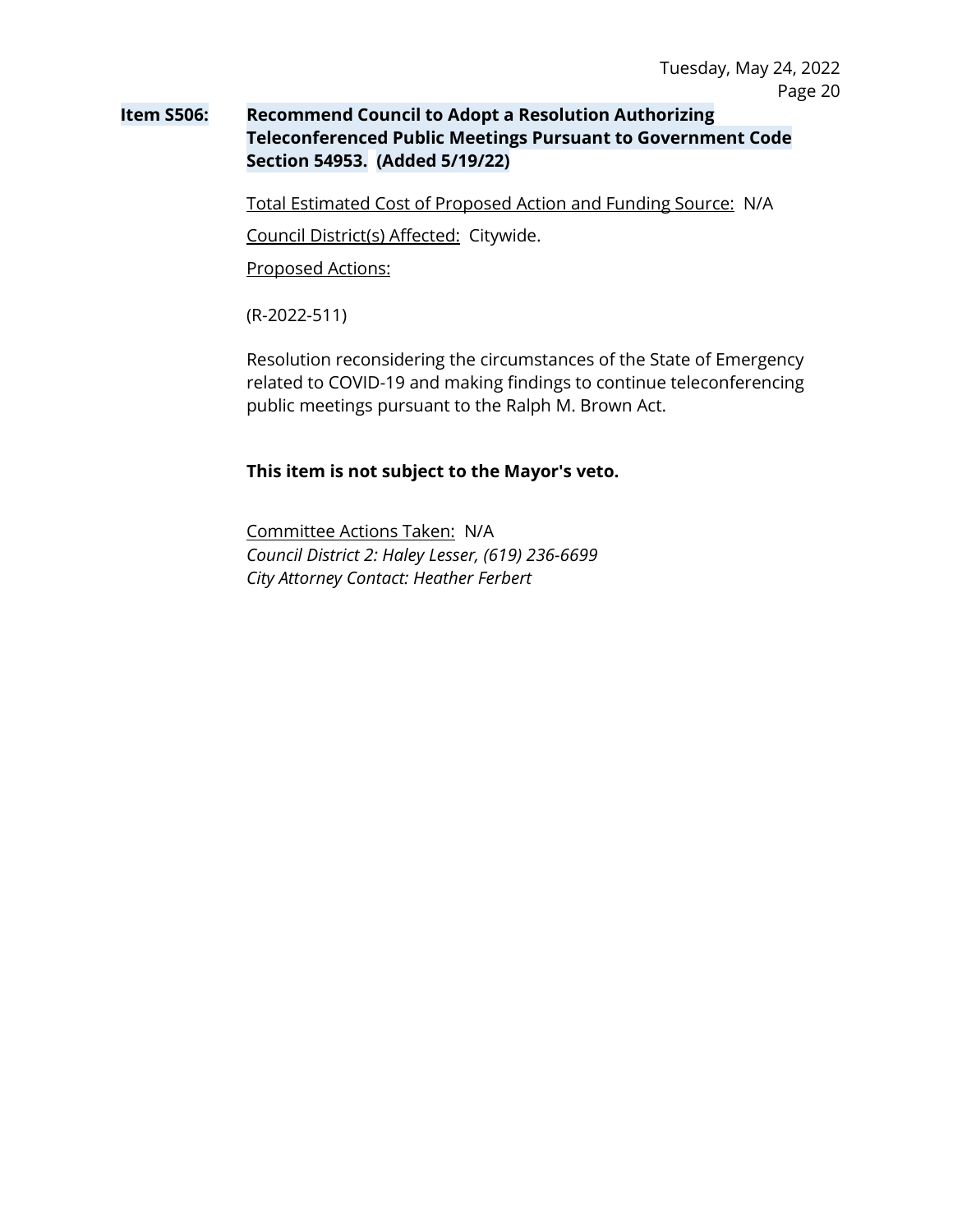#### **PROCLAMATIONS/CEREMONIAL ITEMS (NOT PRESENTED AT THE MEETING)**

#### **Item 30: Dr. Deborah Zajchowski Day.**

COUNCILMEMBER CAMPBELL'S RECOMMENDATION:

Proclaiming Saturday, June 4, 2022, to be "Dr. Deborah Zajchowski Day" in the City of San Diego.

#### **Item S500: Linda Vista Inc.'s Linda Vista Farmers' Market Day. (Added 5/18/22)**

COUNCILMEMBER CAMPILLO'S RECOMMENDATION:

Proclaiming June 2, 2022, to be "Love, Linda Vista Inc.'s Linda Vista Farmers' Market Day" in the City of San Diego.

#### **Item S501: Philippine Independence Day. (Added 5/18/22)**

COUNCILMEMBER CAMPBELL AND COUNCILMEMBER CATE'S RECOMMENDATION:

Proclaiming June 12, 2022, to be "Philippine Independence Day" in the City of San Diego.

#### **Item S502: Dr. Pamela T. Luster Day. (Added 5/18/22)**

COUNCILMEMBER CATE'S RECOMMENDATION:

Proclaiming June 10, 2022, as "Dr. Pamela T. Luster Day" in the City of San Diego. (Rev. 5/19/22)

#### **Item S503: Mental Health Awareness Month. (Added 5/19/22)**

COUNCIL PRESIDENT ELO-RIVERA, COUNCILMEMBER LACAVA, COUNCILMEMBER CAMPBELL, AND COUNCILMEMBER VON WILPERT'S RECOMMENDATION: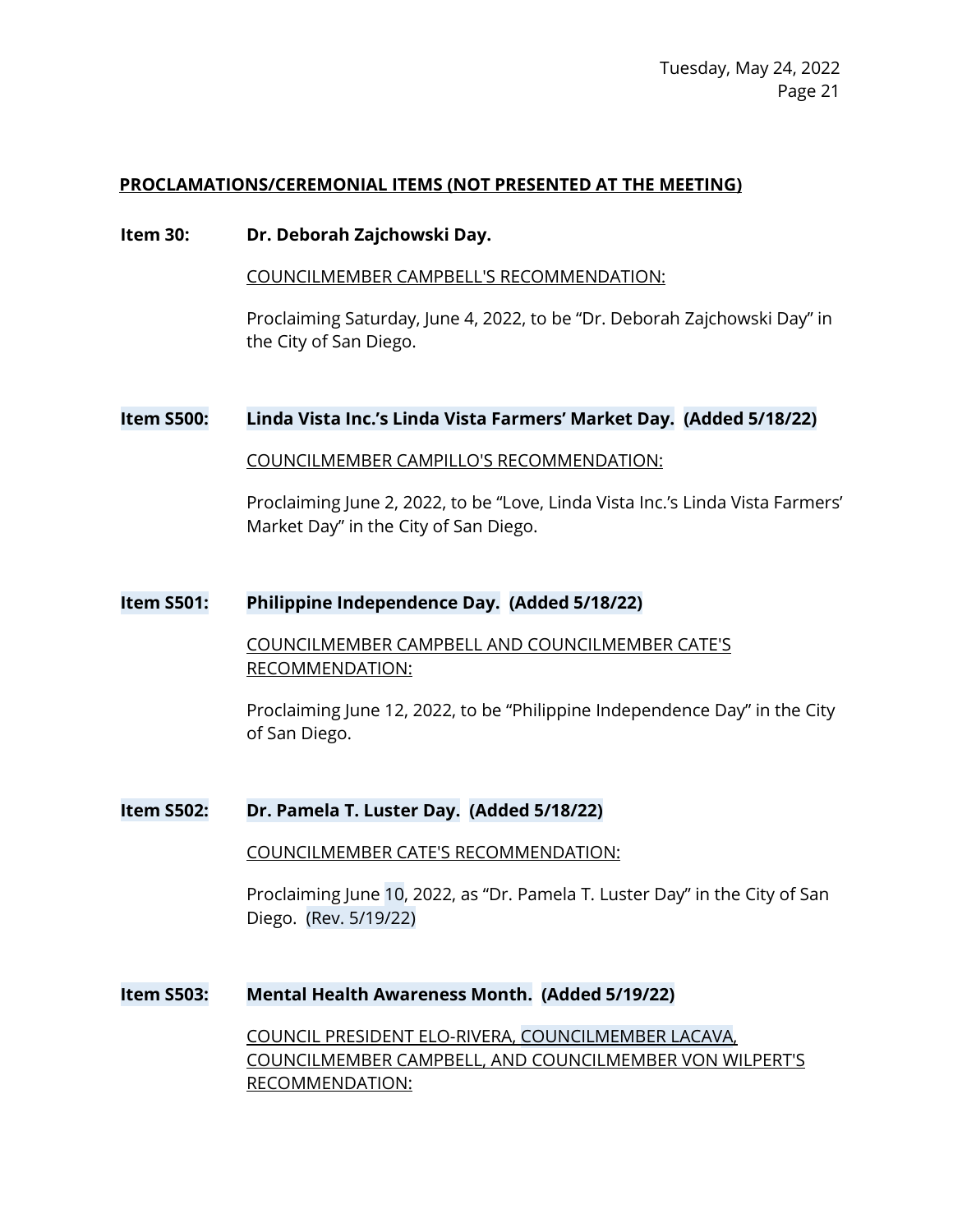Tuesday, May 24, 2022 Page 22 Proclaiming the month of May to be "Mental Health Awareness Month" in the City of San Diego. (Rev. 5/20/22)

#### **SPECIAL ORDERS OF BUSINESS**

None.

# **ITEMS PULLED FROM THE CONSENT AGENDA**

#### **PUBLIC COMMENT ON CLOSED SESSION**

#### **NON-AGENDA PUBLIC COMMENT**

This portion of the agenda provides an opportunity for members of the public to address the Council on items of interest within the jurisdiction of the Council. (Comments relating to items on today's docket are to be taken at the time the item is heard.)

Per Rule 2.6.2, non-agenda public comment is limited to two (2) minutes per speaker. Speakers may not allocate their time to other speakers. If there are eight (8) or more speakers on a single issue, the maximum time allotted for that issue will be sixteen (16) minutes, during the morning session. Non-agenda public comment at the beginning of the meeting may be limited to 30 minutes, with any remaining speakers given an opportunity to speak after Council concludes the other agenda items for the day.

# **MAYOR, COUNCIL, CITY ATTORNEY, INDEPENDENT BUDGET ANALYST, CITY CLERK COMMENT**

# **REQUESTS FOR CONTINUANCE BY COUNCILMEMBERS**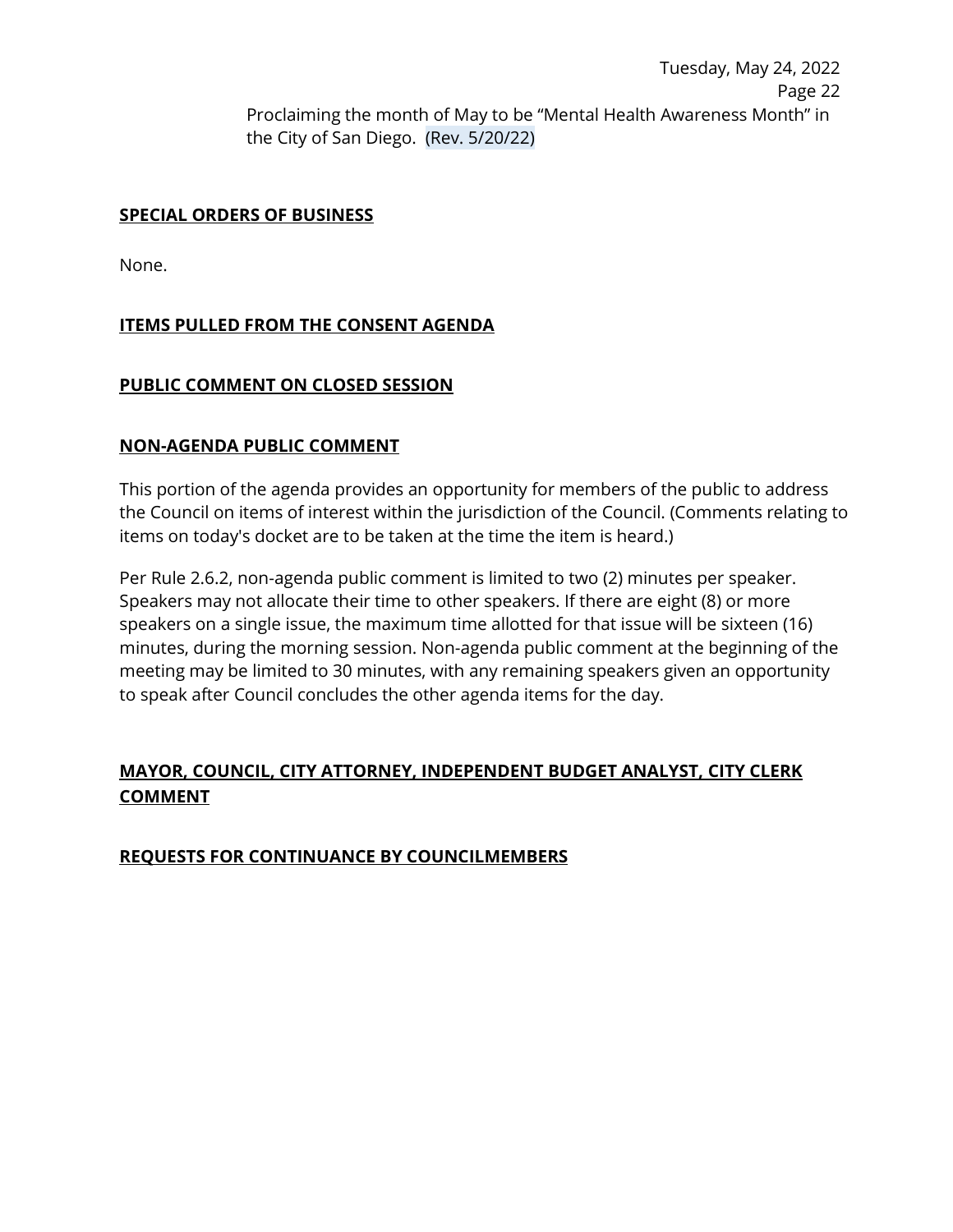# **ADOPTION AGENDA, DISCUSSION ITEMS**

#### ADOPTION AGENDA

DISCUSSION, ORDINANCES TO BE INTRODUCED WITH RESOLUTIONS TO BE ADOPTED:

# **Item 330: Amendments to the City's Municipal Code for Shared Mobility Device (SMDs) Regulations.**

# **This item will be considered in the afternoon session which is scheduled to begin at 2:00 p.m.**

Total Estimated Cost of Proposed Action and Funding Source:

There are no expenditures associated with this action.

Council District(s) Affected: Citywide.

Proposed Actions:

Subitem-A: (R-2022-475)

Resolution determining that the Ordinance amending Chapter 8 of the San Diego Municipal Code relating to the operation of shared mobility device service providers is categorically exempt from CEQA pursuant to sections 15301 and 15306 of the CEQA Guidelines.

Subitem-B: (R-2022-473)

Resolution approving the establishment of fees for shared mobility device providers for inclusion in the Ratebook of City Fees and Charges maintained by the Office of the City Clerk.

Subitem-C: (O-2022-107)

Introduction of an Ordinance amending Chapter 8 of the San Diego Municipal Code by amending sections 83.0301 and 83.0302; by retitling and amending sections 83.0303, 93.0304, 83.0305, 83.0306 and 83.0307; by amending sections 83.0308, 83.0309, 83.0310 and 83.0311; by adding new section 83.0312; and by renumbering, retitling and amending section 83.0312 to 83.0313, and section 83.0313 to 83.0314 relating to the operation of shared mobility device service providers in the City of San Diego.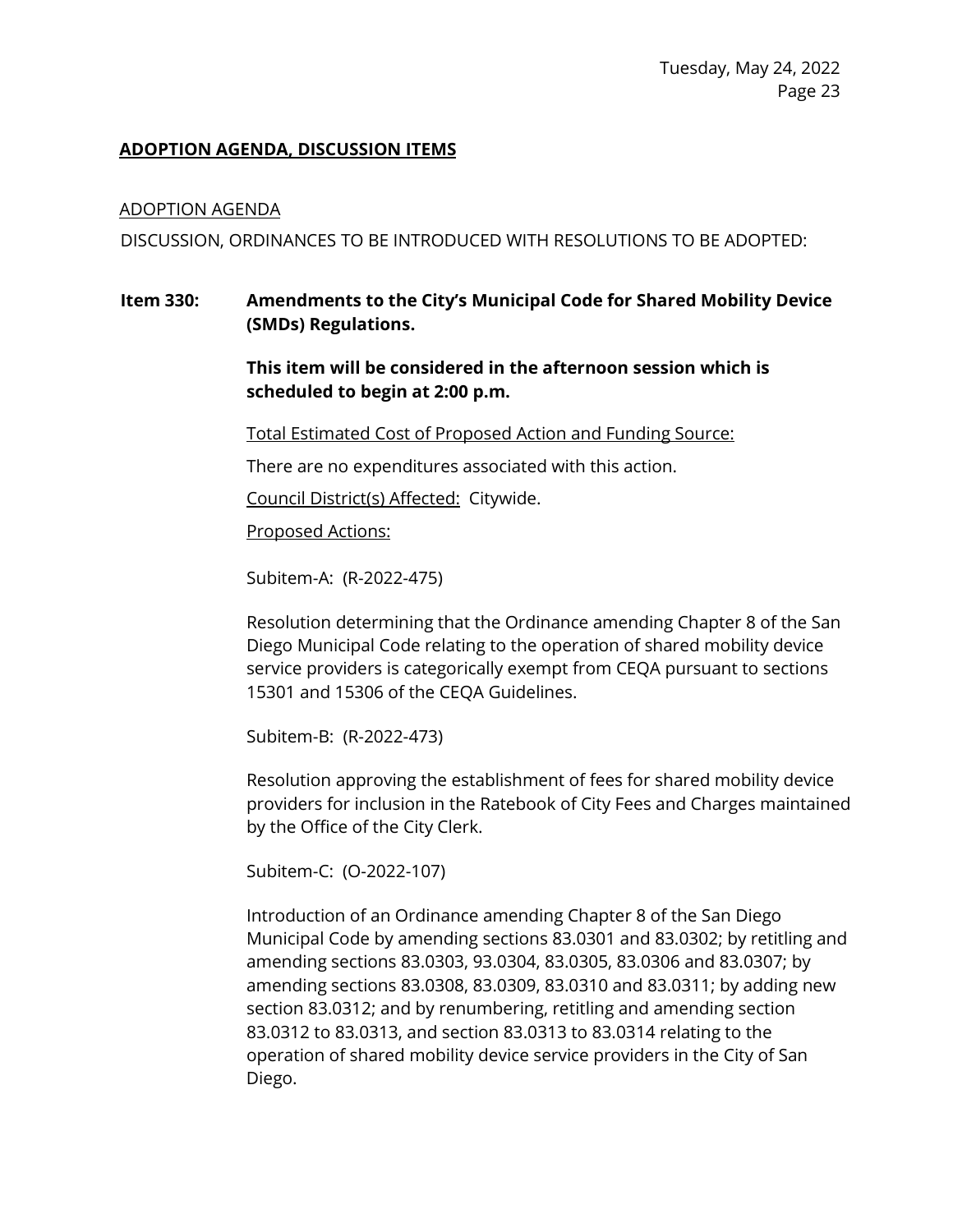# Committee Actions Taken:

This item was heard at the Active Transportation and Infrastructure Committee meeting on April 27, 2022.

Motion by Vice Chair LaCava, second by Councilmember Campbell, to recommend Council approval of staff's proposed actions with the following amendments, pending technical and legal review prior to Council:

- Section 83.0302, Definitions,
- o INSERT definition for Corral

• Section 83.0305 Provider Requirements (b)(2): identify in writing the number quantity and type of all shared mobility services in the provider's fleet

• Section 83.0305 Provider Requirements (b)(8): employ a user interface that requires users to scan a valid identification at least every three months to demonstrate compliance with the provider's adopted age requirements for operating a shared mobility device – add language to reference California Vehicle Code to define what type of identification can be used.

• Section 83.0308 Geofencing Speed and Operating Restrictions o INSERT (c)(8): on the public walkway on the westerly and northerly side of Ellen Browning Scripps Park, from Ocean Street to Coast Boulevard

- Section 83.0308 Geofencing Speed and Operating Restrictions
- o INSERT(c)(9): Children's Pool Plaza

• Section 83.0308 Geofencing Speed and Operating Restrictions o INSERT(c)(10): on the public walkway on the westerly side of Coast Boulevard, from Coast Boulevard South to Ocean Street

• Section 83.0310 Staging of Shared Mobility Devices

o INSERT (a)(7): on boardwalks and baywalks defined in Section 83.0308(c)

• Section 83.0310 Staging of Shared Mobility Devices o INSERT(a)(8): any area primarily designed for the conveyance of storm water, any area planted with landscaping, or any area primarily consisting of dirt or sand

VOTE: 4-0; von Wilpert-yea, La Cava-yea, Montgomery Steppe-yea, Campbell-yea.

*Sustainability and Mobility: Kristy Reeser, (858) 492-6005 City Attorney Contact: Cassandra Mougin*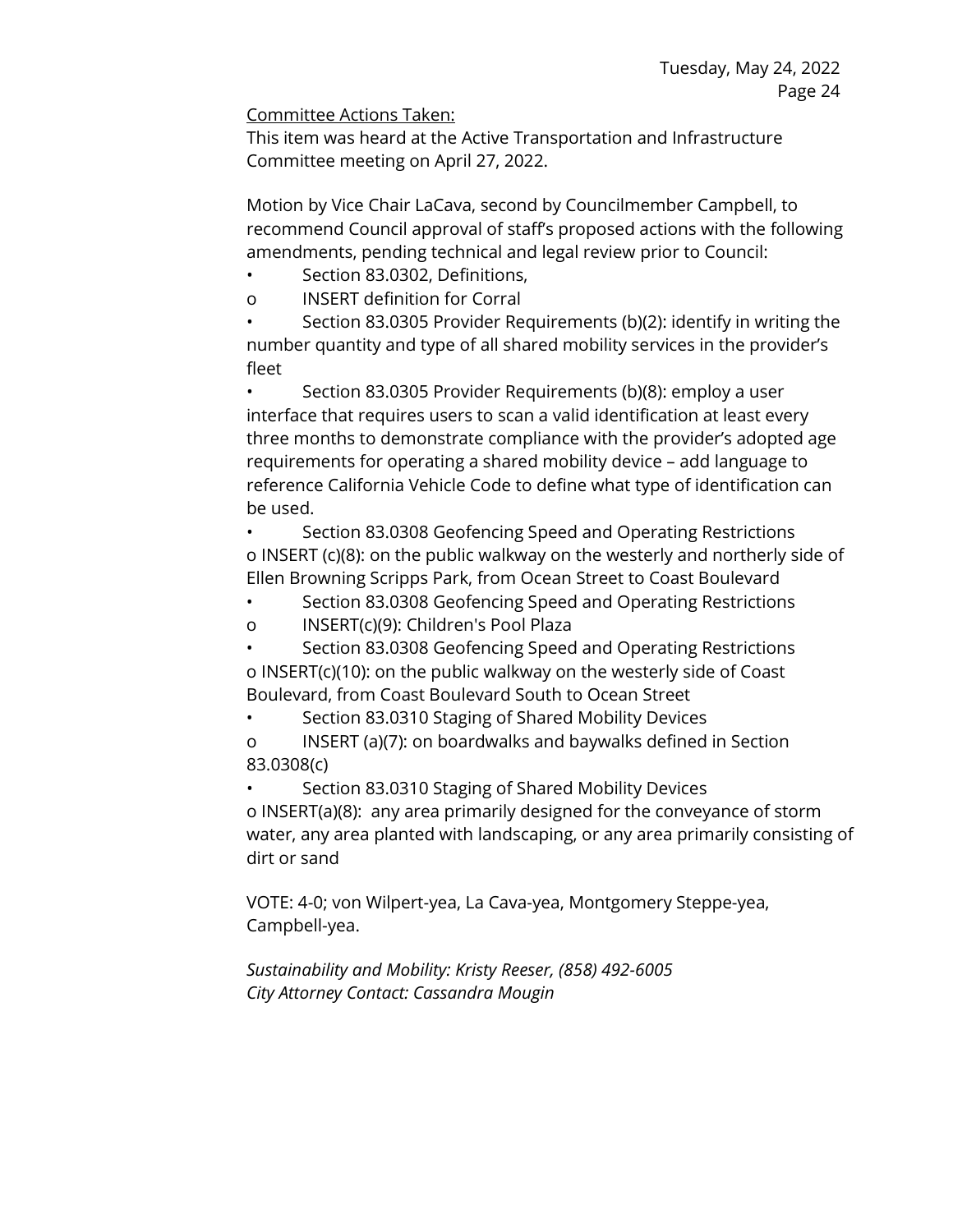#### **Item 331: Proposed Seasonal Closure of Point La Jolla and Boomer Beach.**

# **This item will be considered in the afternoon session which is scheduled to begin at 2:00 p.m.**

Total Estimated Cost of Proposed Action and Funding Source:

There are no expenditures being authorized with this action.

Council District(s) Affected: 1.

# Proposed Actions:

Subitem-A: (O-2022-109)

Introduction of an Ordinance amending Chapter 6, Article 3, Division 1 of the San Diego Municipal Code by adding new Section 63.0102(f) relating to the Use of Point La Jolla and Boomer Beach.

Subitem-B: (R-2022-498)

Resolution adopting the Addendum to the Final Negative Declaration No. 225045 (SCH NO. 2013011059) for the Point La Jolla and Boomer Beach seasonal closure Project.

# Committee Actions Taken:

This item was heard at the Environment Committee meeting on April 21, 2022.

ACTION: Motion by Chair LaCava, second by Committee Member Campbell, to recommend Council approval of staff's proposed actions.

VOTE: 4-0; La Cava-yea, von Wilpert-yea, Campbell-yea, Campillo-yea.

*Parks & Recreation: Karen Dennison, (619) 235-1188 City Attorney Contact: Jane M. Boardman*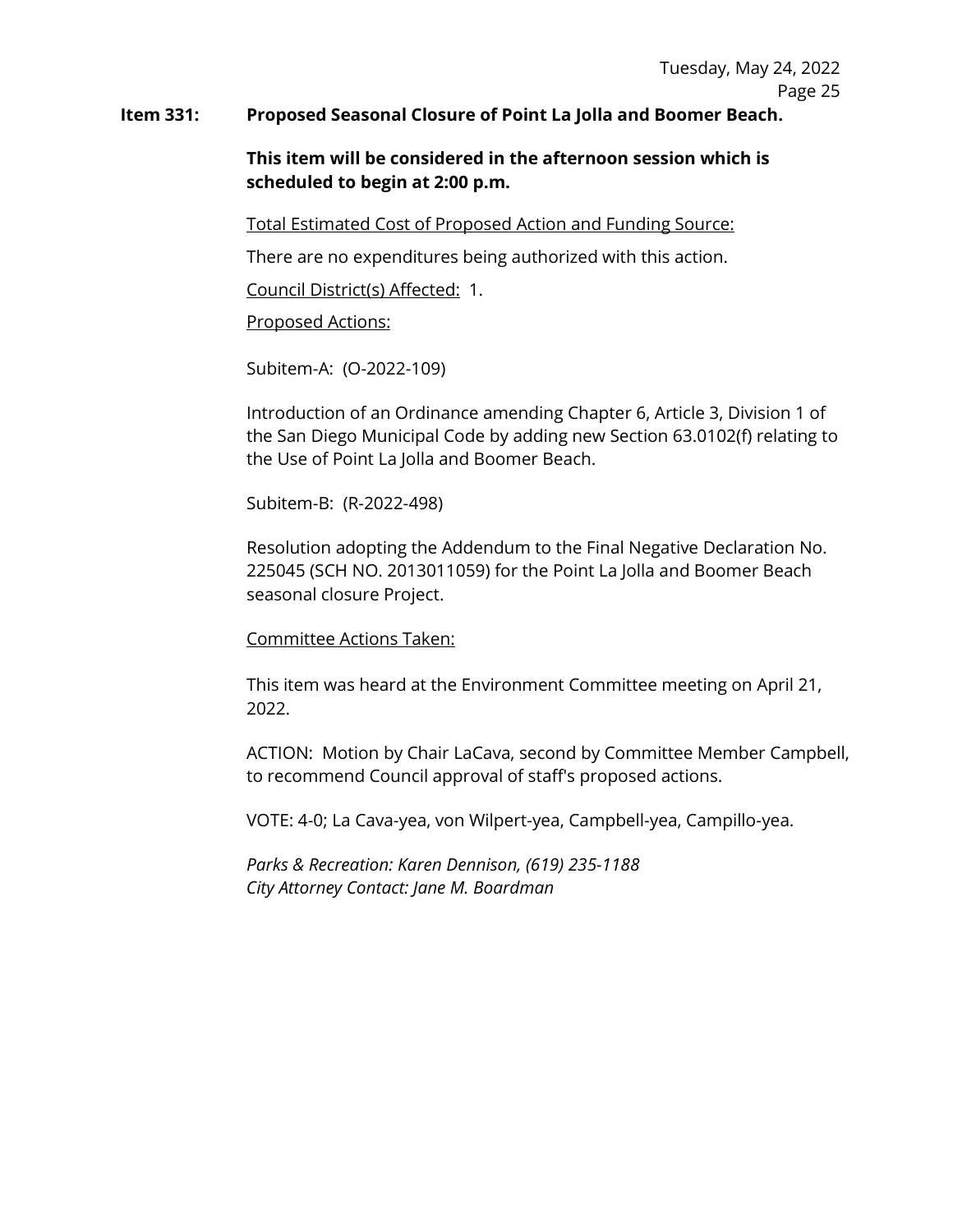#### ADOPTION AGENDA

DISCUSSION, RESOLUTIONS TO BE ADOPTED:

# **Item 332: Approve Project List to be Funded by the Fiscal Year 2023 Road Maintenance and Rehabilitation Account (RMRA) Funds.**

**This item will be considered in the afternoon session which is scheduled to begin at 2:00 p.m.**

Total Estimated Cost of Proposed Action and Funding Source:

This action will authorize the use of \$32,164,043 from the Road Maintenance & Rehabilitation Fund to fund Slurry Seal Group 2321, Slurry Seal Group 2322, Slurry Seal Group 2323, Slurry Seal Group 2324, Slurry Seal Group 2325, and Slurry Seal Group 2326, contingent upon the adoption of the Fiscal Year 2023 Appropriation Ordinance.

Council District(s) Affected: Citywide.

Proposed Actions:

Subitem-A: (R-2022-497)

Resolution determining that the approval of the Citywide projects to be funded by Fiscal Year 2023 Road Maintenance and Rehabilitation Account funds are categorically exempt from the California Environmental Quality Act pursuant to Section 15301(c) of the CEQA Guidelines.

Subitem-B: (R-2022-496)

Resolution approving the Citywide project list to be funded by Fiscal Year 2023 Road Maintenance and Rehabilitation Account funds and authorizing the award, execution and funding of Slurry Seal Group contracts 2321, 2322, 2323, 2324, 2325, and 2326.

# Committee Actions Taken:

This item was heard at the Active Transportation and Infrastructure Committee meeting on April 27, 2022.

ACTION: Motion by Council President Pro Tem Montgomery Steppe, second by Vice Chair LaCava, to recommend Council approval of staff's proposed actions.

VOTE: 4-0; von Wilpert-yea, LaCava-yea, Montgomery Steppe-yea, Campbellyea.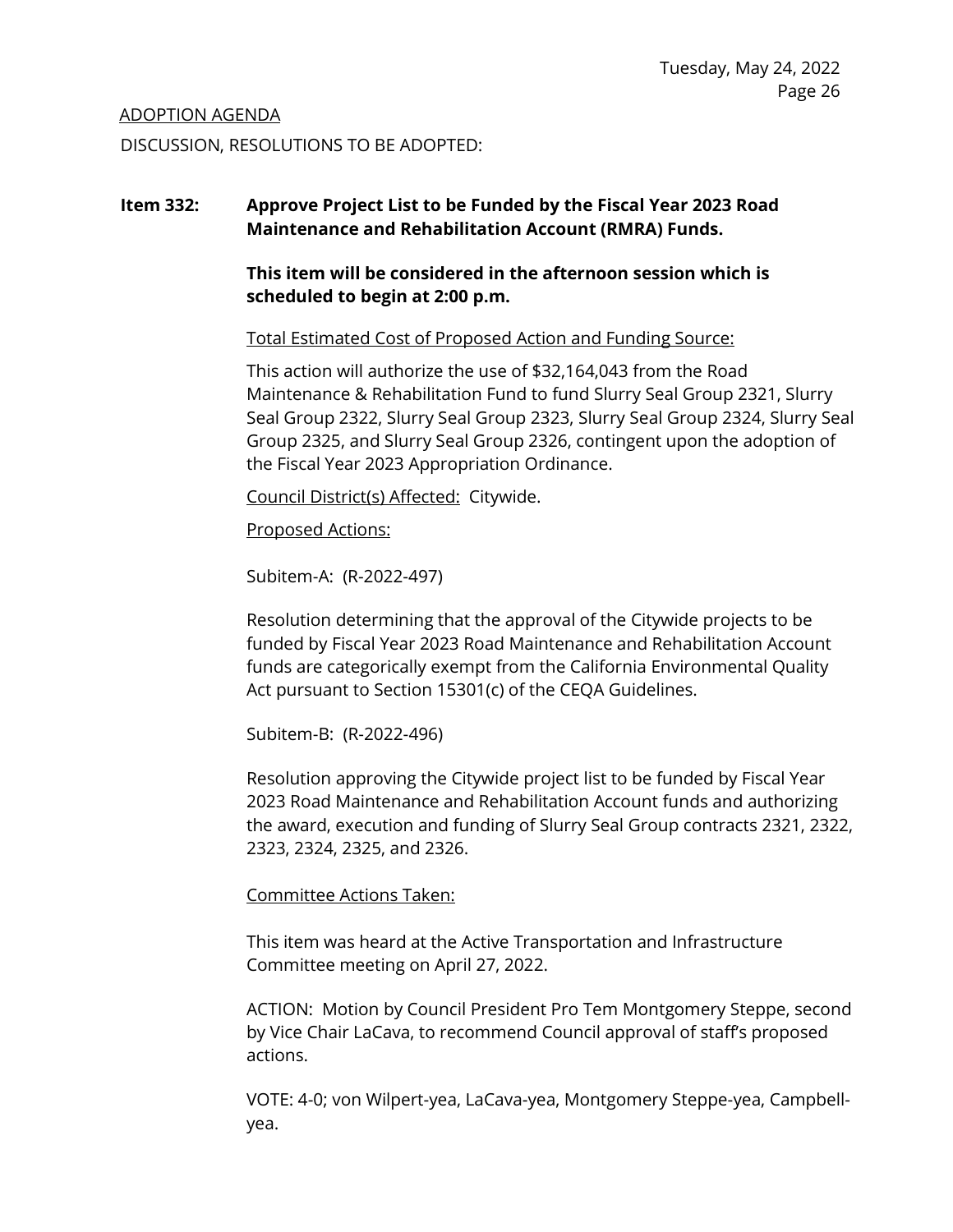*Transportation Department: Patrick Hadley, (619) 527-7504 City Attorney Contact: Cassandra Mougin*

#### ADOPTION AGENDA

DISCUSSION, NOTICED HEARINGS:

#### **Item 333: Otay 2nd Pipeline Easement Vacation - Project No. 690051.**

# **This item will be considered in the afternoon session which is scheduled to begin at 2:00 p.m.**

Total Estimated Cost of Proposed Action and Funding Source:

All processing costs are paid from a deposit account maintained by the applicant. Proceeds to the City for the removal of the City's easements will be deposited into the Capital Outlay Water Revenue Fund.

Council District(s) Affected: Outside of City Limits – City of Chula Vista

(Rev. 5/18/22)

Proposed Actions:

A Public Service Easement Vacation to vacate approximately 16.47-acres of City of San Diego water easements for pipelines that have been abandoned and relocated per the terms contained within the "Participation Agreement for the Design and Construction of Otay 2nd Pipeline Relocation and Related Facilities" approved by the City Council in Ordinance O-20464 (adopted Mar. 11, 2015). The water easements are all within the jurisdiction of the City of Chula Vista, located generally south of La Media Road and E Main Street in the Otay Ranch Community. (Rev. 5/18/22)

Subitem A: (R-2022-487)

Resolution determining that the approval of the Otay 2nd Pipeline Easement Vacation is exempt from the California Environmental Quality Act pursuant to Section 15305 of the CEQA Guidelines.

# **Subitem A is not subject to the Mayor's veto. (Rev. 5/18/22)**

Subitem B: (R-2022-488 Cor. Copy) (Rev. 5/23/22)

Resolution vacating City of San Diego water easements for pipelines that have been abandoned and relocated, located within the jurisdiction of the City of Chula Vista and authorizing the Chief Financial Officer to accept and deposit payment received for the vacation into the Capital Outlay Water Revenue Fund 400004.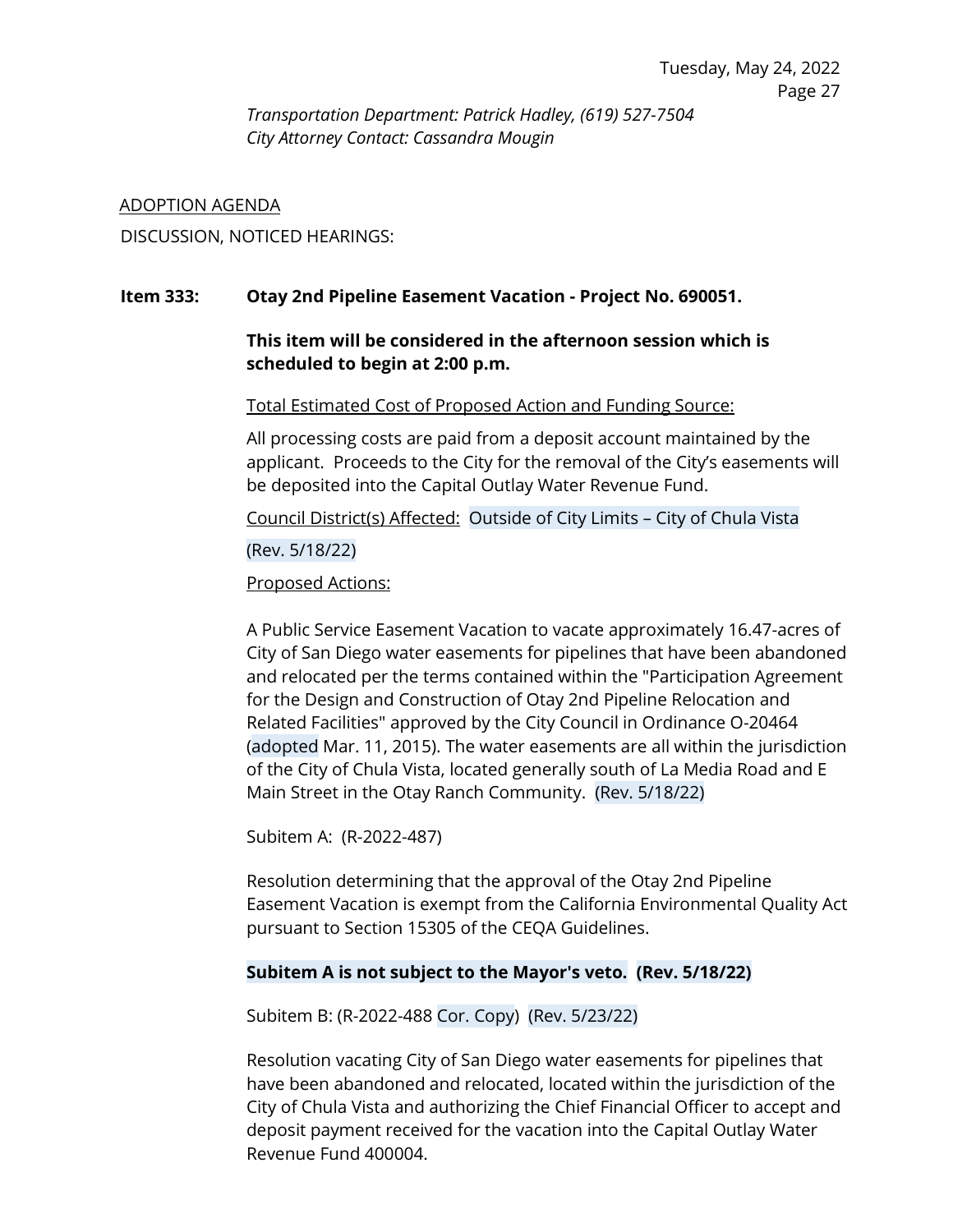# **Subitem B is not subject to the Mayor's veto.**

Committee Actions Taken: N/A

*Development Services: Carrie Lindsay, (619) 446-5220 City Attorney Contact: Lauren Hendrickson*

**Item 334: Tax Equity and Fiscal Responsibility Act Public Hearing – Levant Senior Cottages.** 

> **This item will be considered in the afternoon session which is scheduled to begin at 2:00 p.m.**

**Note: For the purposes of this item, a federally mandated Toll-Free number is available for members of the public to offer public comments. The toll-free number is 833-568-8864; Meeting ID 161 486 3189. (Rev 5/20/22)**

**This toll-free number is in addition to the customary public comment phone number that is available to the public during every item. It does not replace that number. Both of these numbers will be available for the public to utilize during the public comment period for this item.**

Total Estimated Cost of Proposed Action and Funding Source:

There are no City funds associated with this action.

Council District(s) Affected: 7.

Proposed Actions:

(R-2022-467)

Resolution approving the issuance of multifamily housing revenue bonds or notes by the Housing Authority Levant Senior Cottages pursuant to section 147(f) of the Internal Revenue Code of 1986.

Committee Actions Taken: N/A

*Housing Commission: Colin MIller, (619) 578-7429 City Attorney Contact: Marguerite Middaugh*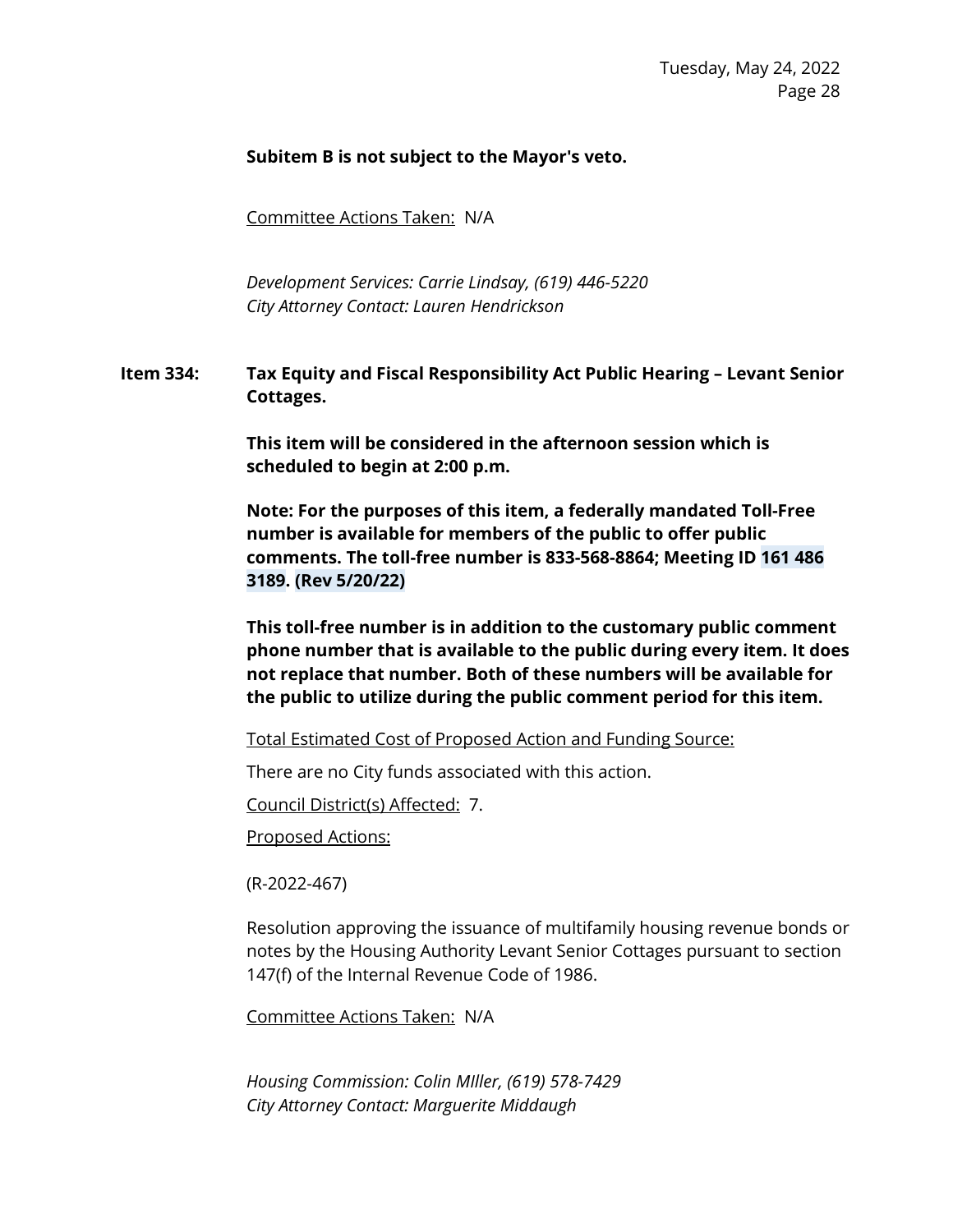Tuesday, May 24, 2022 Page 29 See the Housing Authority Agenda of May 24, 2022, for a companion item. This is a TEFRA hearing item.

# **Item 335: Tax Equity and Fiscal Responsibility Act Resolution – Merge 56 Affordable Apartments.**

**This item will be considered in the afternoon session which is scheduled to begin at 2:00 p.m.**

**Note: For the purposes of this item, a federally mandated Toll-Free number is available for members of the public to offer public comments. The toll-free number is 833-568-8864; Meeting ID 161 486 3189. (Rev 5/20/22)**

**This toll-free number is in addition to the customary public comment phone number that is available to the public during every item. It does not replace that number. Both of these numbers will be available for the public to utilize during the public comment period for this item.**

#### Total Estimated Cost of Proposed Action and Funding Source:

There is no cost associated with this action.

Council District(s) Affected: 5.

Proposed Actions:

(R-2022-470)

Resolution approving the issuance of multifamily housing revenue bonds or notes by the Housing Authority Merge 56 Affordable Apartments pursuant to section 147(f) of the Internal Revenue Code of 1986.

Committee Actions Taken: N/A

*Housing Commission: Colin Miller, (619) 578-7429 City Attorney Contact: Marguerite Middaugh*

See the Housing Authority Agenda of May 24, 2022, for a companion item. This is a TEFRA hearing item.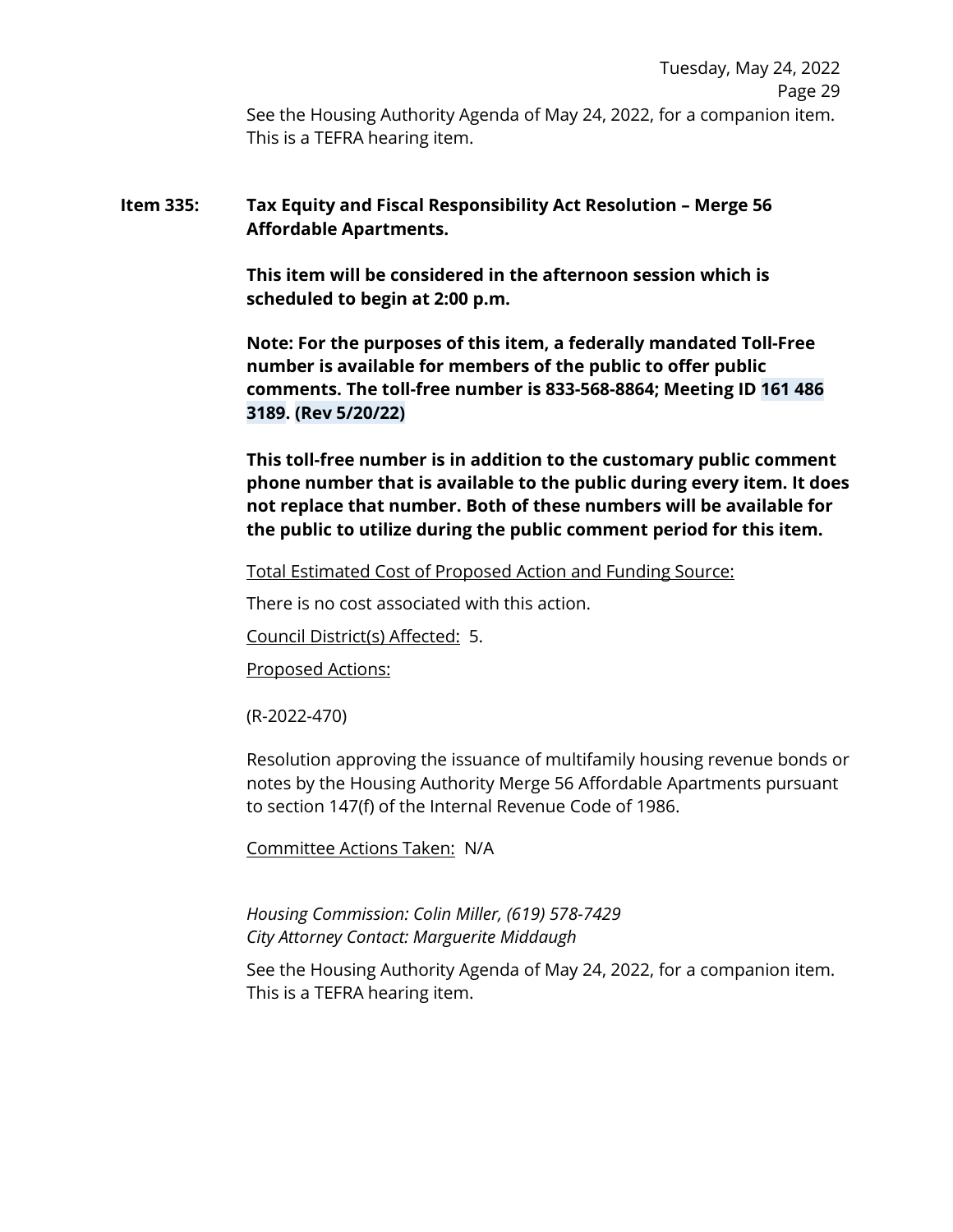# **PUBLIC NOTICES**

Items are listed under Public Notices as a matter of public record only. These items do not require Council action and there is no public testimony.

# **Item 350: Submission of Ballot Proposals for the November 8, 2022 Ballot.**

City Council Policy 000-21 establishes a procedure for submittal of ballot proposals, other processes -including citizen initiatives- may come before the City Council for consideration at other times. The Council Policy states that members of the public, Councilmembers, the Mayor or mayoral departments, independent department directors, or a public agency **shall submit proposals to the City Clerk**, who shall then transmit them promptly to Committee for review and comment. Please submit all proposals to [cityclerk@sandiego.gov.](mailto:cityclerk@sandiego.gov)

Therefore, the City Clerk's Office has established the following calendar for the November 8, 2022 election.

| <b>DAY</b>                  | <b>DATE</b>              | DAYS<br><b>BEFORE</b><br><b>ELECTION</b> | <b>EVENT</b>                                                                                                                                                                                |
|-----------------------------|--------------------------|------------------------------------------|---------------------------------------------------------------------------------------------------------------------------------------------------------------------------------------------|
| <b>Monday</b>               | 04/04/22                 | 218                                      | LAST DATE (5:00 p.m.) for public,<br>departments and agencies to submit ballot<br>proposals to City Clerk for review by<br>Committee                                                        |
| Wednesday                   | 04/20/22                 | 202                                      | Initial Committee review                                                                                                                                                                    |
| Wednesday                   | 06/08/22                 | 153                                      | Measures that advance from initial review<br>proceed to a second Committee review,<br>where the Committee will decide if they will<br>be presented to the full Council for<br>consideration |
| Thursday -<br><b>Friday</b> | $06/09/22 -$<br>08/12/22 | 152-88                                   | Council discusses measures and adopts<br>ordinances prepared by City Attorney to<br>place measures on the ballot                                                                            |
| <b>Friday</b>               | 08/12/22                 | 88                                       | Last day for City Clerk to file with Registrar<br>of Voters election material (ordinances and<br>resolutions related to the calling of election<br>and measure(s), if any)                  |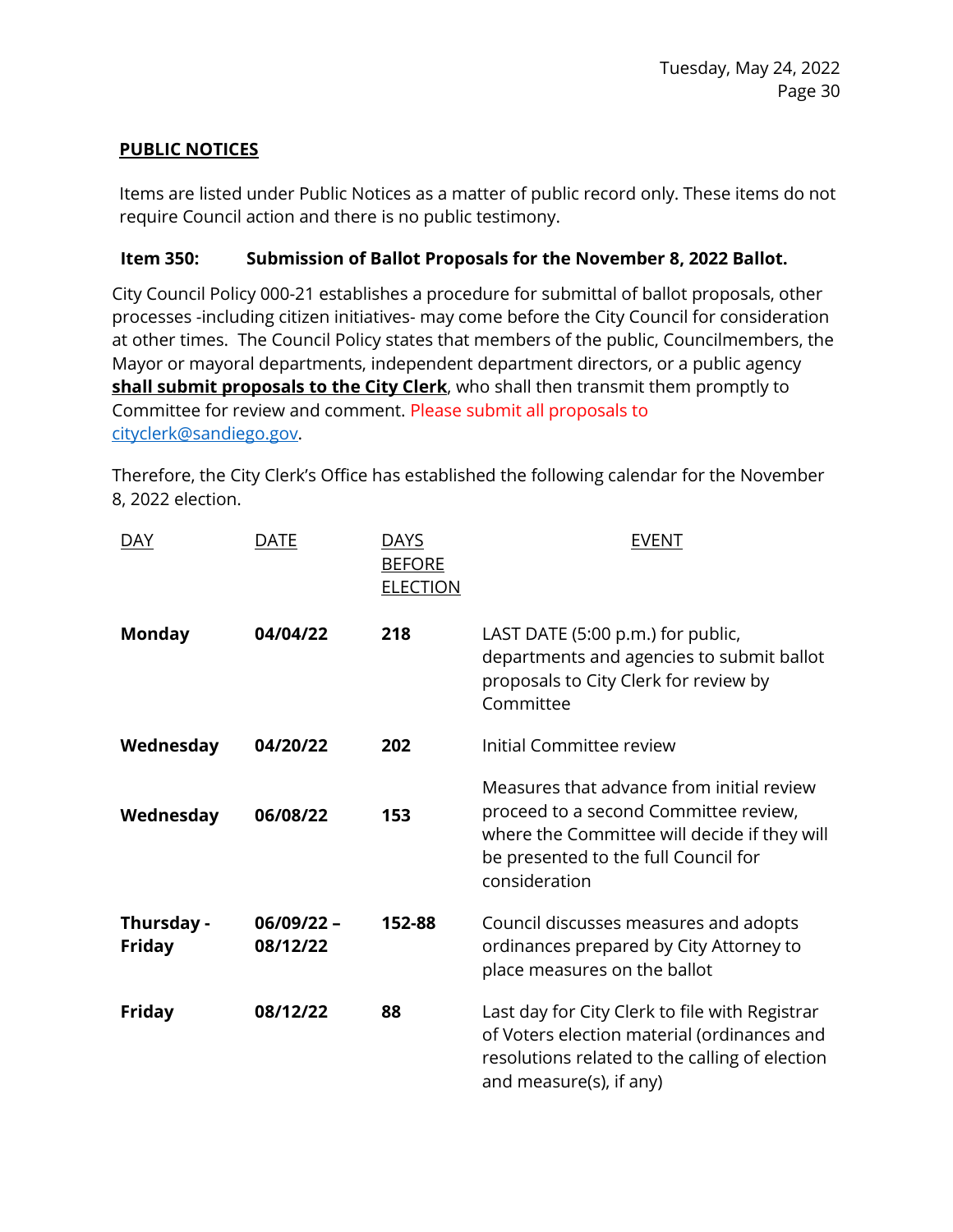|                |          |    | Tuesday, May 24, 2022                                                                                                 |
|----------------|----------|----|-----------------------------------------------------------------------------------------------------------------------|
|                |          |    | Page 31                                                                                                               |
| <b>Tuesday</b> | 08/16/22 | 84 | Last day to submit the Fiscal Impact<br>Analysis; Ballot and Title Summary; and<br>Impartial Analysis with City Clerk |
| Friday         | 08/19/22 | 81 | Last day to file ballot arguments with City<br>Clerk                                                                  |

# **Please check posted agendas for additional information.**

If you have questions, please contact the Office of the City Clerk at

[cityclerk@sandiego.gov](mailto:CITYCLERK@SANDIEGO.GOV) or (619) 533-4000.

# **Item 351: Council Policy 000-21 Ballot Proposals, November 2022.**

# **Ballot Propositions Forwarded for 2ND Committee Review**

The following ballot propositions have been referred from the Rules Committee to a second hearing for consideration for placement on a future ballot as noted. The Rules Committee will be meeting June 8, 2022 to review these measures referred for a second hearing.

| Proposal                                         | <b>Target Ballot</b> |
|--------------------------------------------------|----------------------|
| Amend San Diego Municipal Code Section 66.0127   | November 2022        |
| Regarding Collection, Transport, and Disposal or |                      |
| Recycling of Refuse                              |                      |
| Amendment to San Diego Municipal Code 132.0505   | November 2022        |
| Coastal Height Limit                             |                      |
| Allow Childcare Use in City Park Space           | November 2022        |
| <b>Ranked Choice Voting</b>                      | November 2022        |

# **Ballot Propositions Forwarded for Council Review**

The following measures received earlier consideration and will move directly to City Council for review.

| <b>Proposal</b> | <b>Target Ballot</b> |
|-----------------|----------------------|
|-----------------|----------------------|